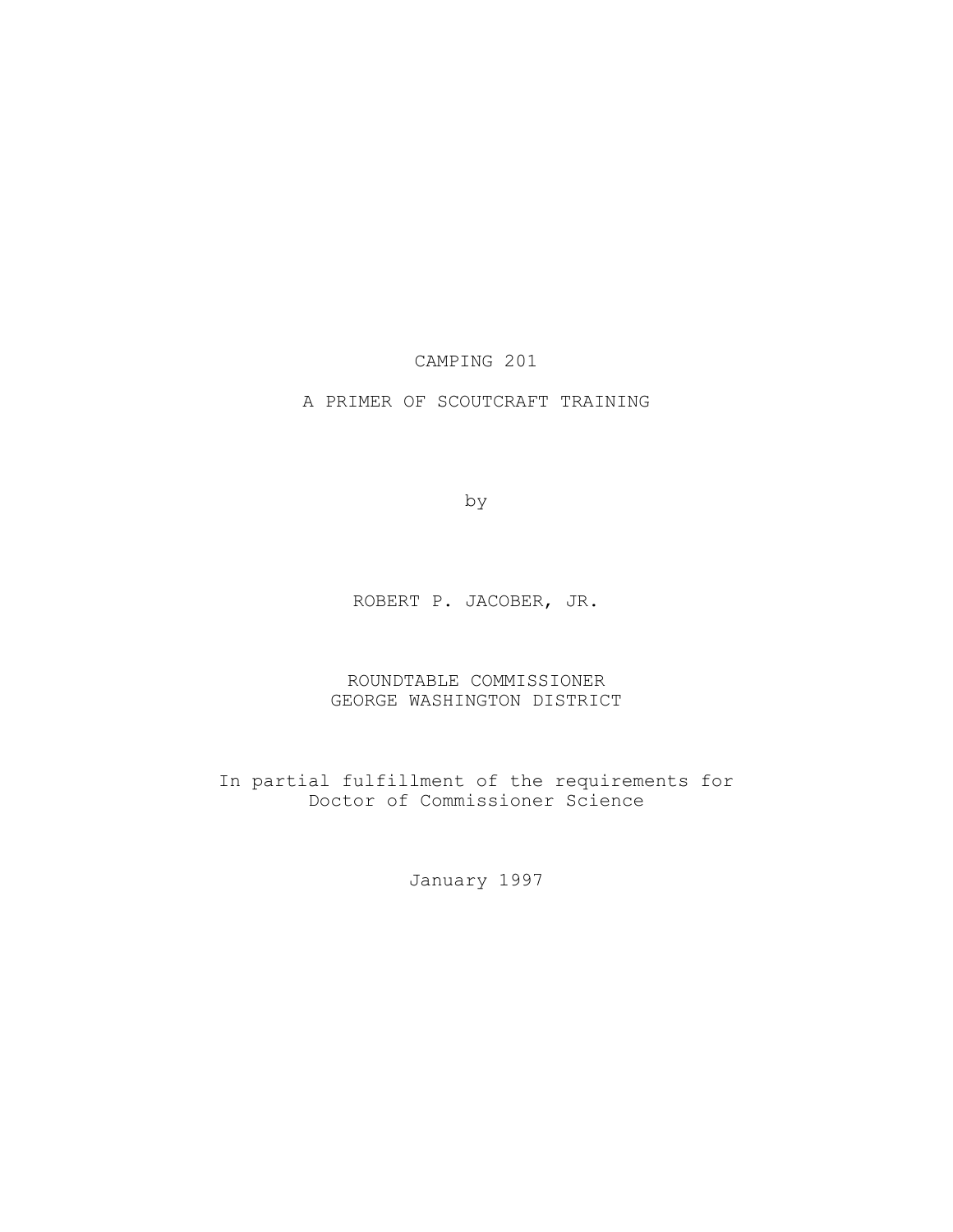#### DEDICATION

I wish to acknowledge and thank the Scouters who have given freely of their time, effort, and knowledge to help me with this project. I dedicate this paper to those Scouters who unselfishly devote their free time to raising our youth so they may be safe and enjoy the back country. Highest on my list are: Garry Briese, Dominick Caridi, Doug Cox, Mary Dohr, Joe Flaig, Craig Goheen, Doug Harrison, Constant Percosky, John Spencer, and Cooper Wright.

Additional thanks go to: Harry Bartosik, Mike Cavalero, George Kerr, Grant Lewis, Dirck Praeger, and Phil Sternberg.

I also wish to thank my mentor through this project, Linda Guidotti, Dr, CCS.

Finally I dedicate this to my wife and helpmate for allowing me the time and space to indulge my Scouting fancies. Her definition of roughing it is to be in a motel without cable TV or a good restaurant. She has spent many cycles editing my Scouting papers, without which editing I would have produced gibberish.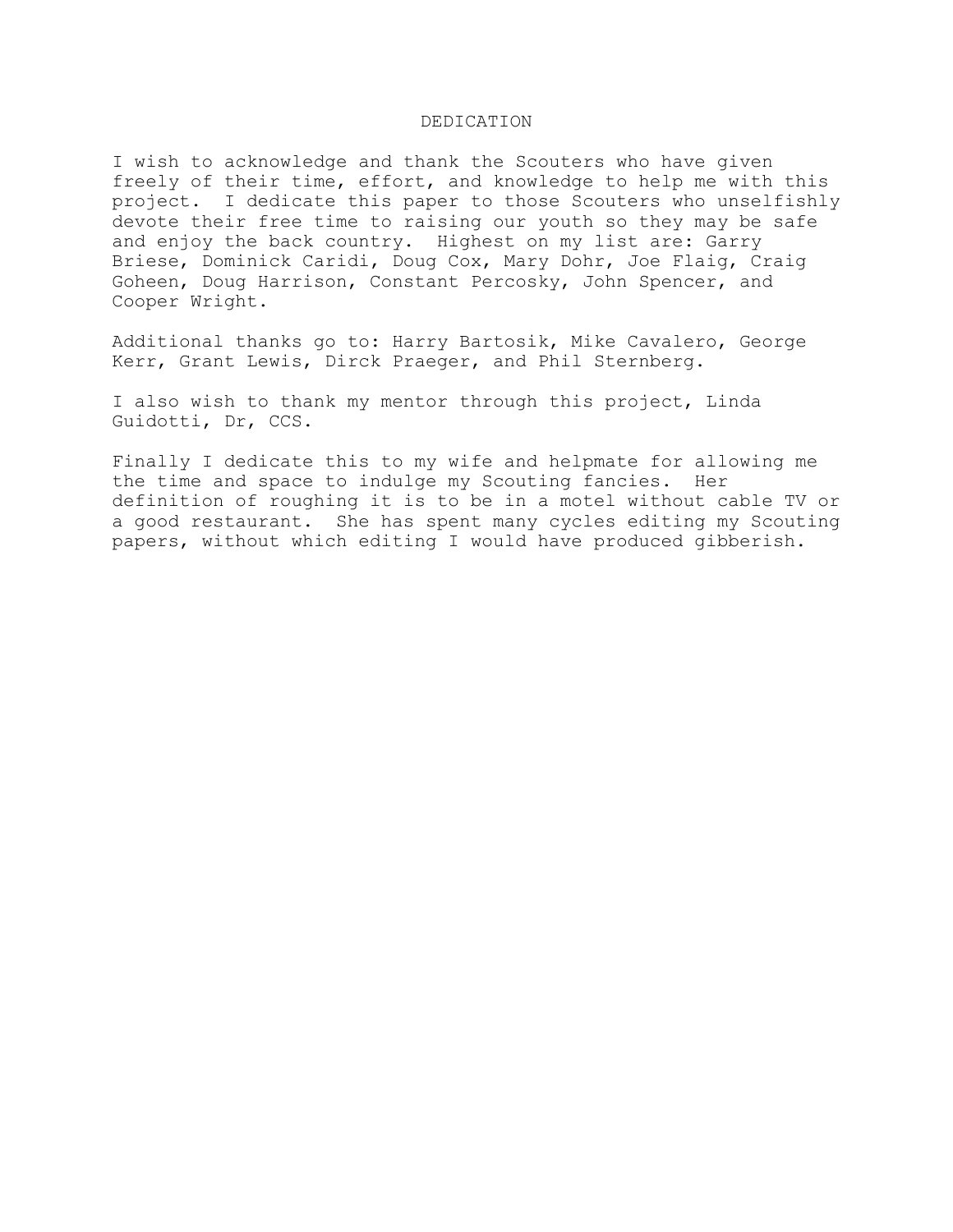#### INTRODUCTION

Scoutcraft skills are the foundation of the Boy Scouting program. They are the primary reason why boys join Boy Scouting in the first place. They are the "**OUTING**" in Scouting. These skills are what allow Scouts and Scouters to survive in the outdoor environment, and not only survive, but enjoy a comfortable existence there. These are the same skills we have been using to save lives since the inception of Scouting, and even before Scouting back into the dim eons of human existence.

# **THESIS**

I do not believe that the scoutcraft skills, as taught in the courses provided by the Boy Scouts of America (BSA) to the adults that support the BSA program, are sufficient for the Scouters of today.

### DISCUSSION

Scoutmastership Fundamentals and Scout Wood Badge are courses for all adults who will be involved in the program, at any level, from parent, to Chartered Organization Representative (COR), to merit badge counselor, to committee member, to committee chair, to Assistant Scoutmaster (ASM), to Scoutmaster (SM), to Unit Commissioner (UC) and the rest of the Commissioner corps, to district committee, and to the professional Scouters. The nonscoutcraft skills portions of the various training syllabi are usually straight forward and taught without much change. However, the outdoor equipment and scoutcraft skill sessions are normally tailored to the terrain, time, and the composition of the student population, and moderated by the experiences of the instructors. The same scoutcraft skills may be taught differently depending on the instructor's experience, time allotted, and the make-up of the student base.

First, we must evaluate who we are training, for what purpose, to what level. If all adult Scouters must be conversant with the entire Scouting program, **AND THEY SHOULD**, then to what level are we required to (and/or able to) train individuals across the spectrum of scoutcraft skills?

### THE WHO

Each Scoutmastership Fundamentals class will have a student body with different levels of scoutcraft and outdoor experience. The "never been with Scouting before folks" will listen to whatever we present. As an example of this group's lack of scoutcraft skills, during the Fall 1997 George Washington District's Scoutmastership Fundamentals course one adult leader actually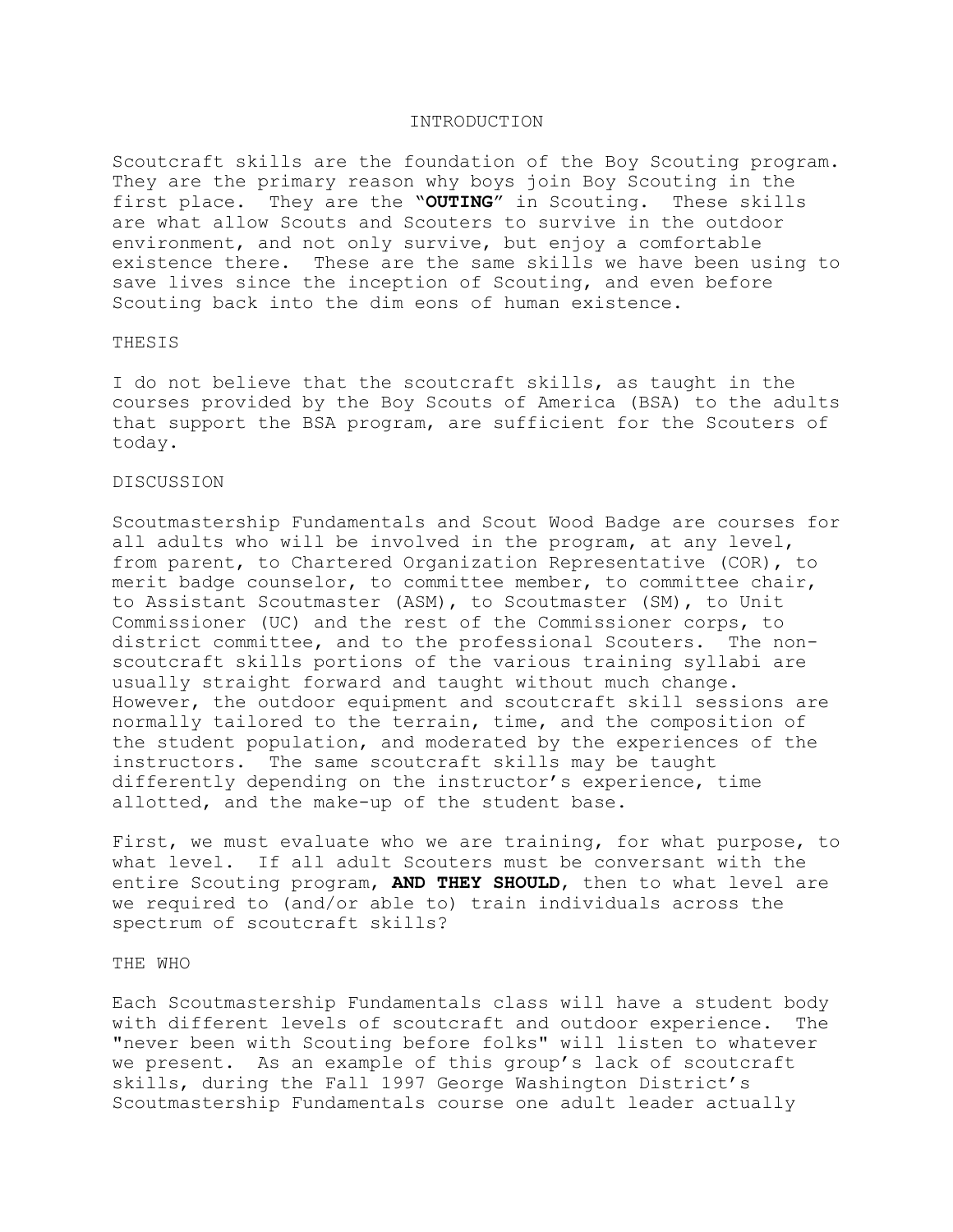asked where to put the batteries in the compass to make it work. The Scouters that have "been around awhile" and are returning, ( I've seen some that have even been to Philmont), are tolerant of the presentations and add constructive comments to the class. Then there is the middle group (the majority) that has about 30 minutes worth of knowledge about, and six months experience with almost everything. Some think they already know it all and choose not pay attention. This middle group is the hardest group to deal with. No matter at what level the course is taught, either they have had it already, or it is not enough to satisfy them.

The Wood Badge course participants also present a mixture of scoutcraft and outdoor experience. The units' administrative support Scouters and committee members may have little to no outdoor experience, other than what they have received during other courses they may have taken. Whereas the Scoutmasters and Assistant Scoutmasters for Venture may have decades of knowledge and experience.

There is no extended scoutcraft training for those Scouters who work directly with the Boy Scouts in their units. Therefore, I propose a series of scoutcraft lessons to be taught to those Scouters who will be practicing these skills on campouts and teaching scoutcraft and outdoor living to the Scouts with whom they are associated. These are the Scouters who actually camp with the Scouts or lead Scouts on other back country activities.

### WHY

Why do we teach outdoorsmanship in both Scoutmastership Fundamentals and Scout Wood Badge? Are we primarily trying to get adult Scouters ready for the overnight associated with the course, or teach them about scoutcraft related equipment? Are we trying to teach them the why and how we use scoutcraft skills or actually teach them the skills as well as the why and how? Sadly, there is not enough time available to really teach scoutcraft skills in either of the courses. There is a lot of information and demonstration activity to cram into a weekend campout, and for the novice it is like trying to take a drink from a fire-hose.

Beyond both Scoutmastership Fundamentals and Scout Wood Badge there are no formal Boy Scout courses to teach the basic scoutcraft skills that the Scoutmasters (SM) and Assistant Scoutmasters (ASM) need to use and teach their Scouts in the back country. In a 15 minute, 30 minute, or 60 minute block, the scoutcraft skills are being introduced, not taught. Three hour blocks are the minimum to really teach some of the basic scoutcraft skills. Ideally, an entire day is needed to provide the practice time necessary to master others.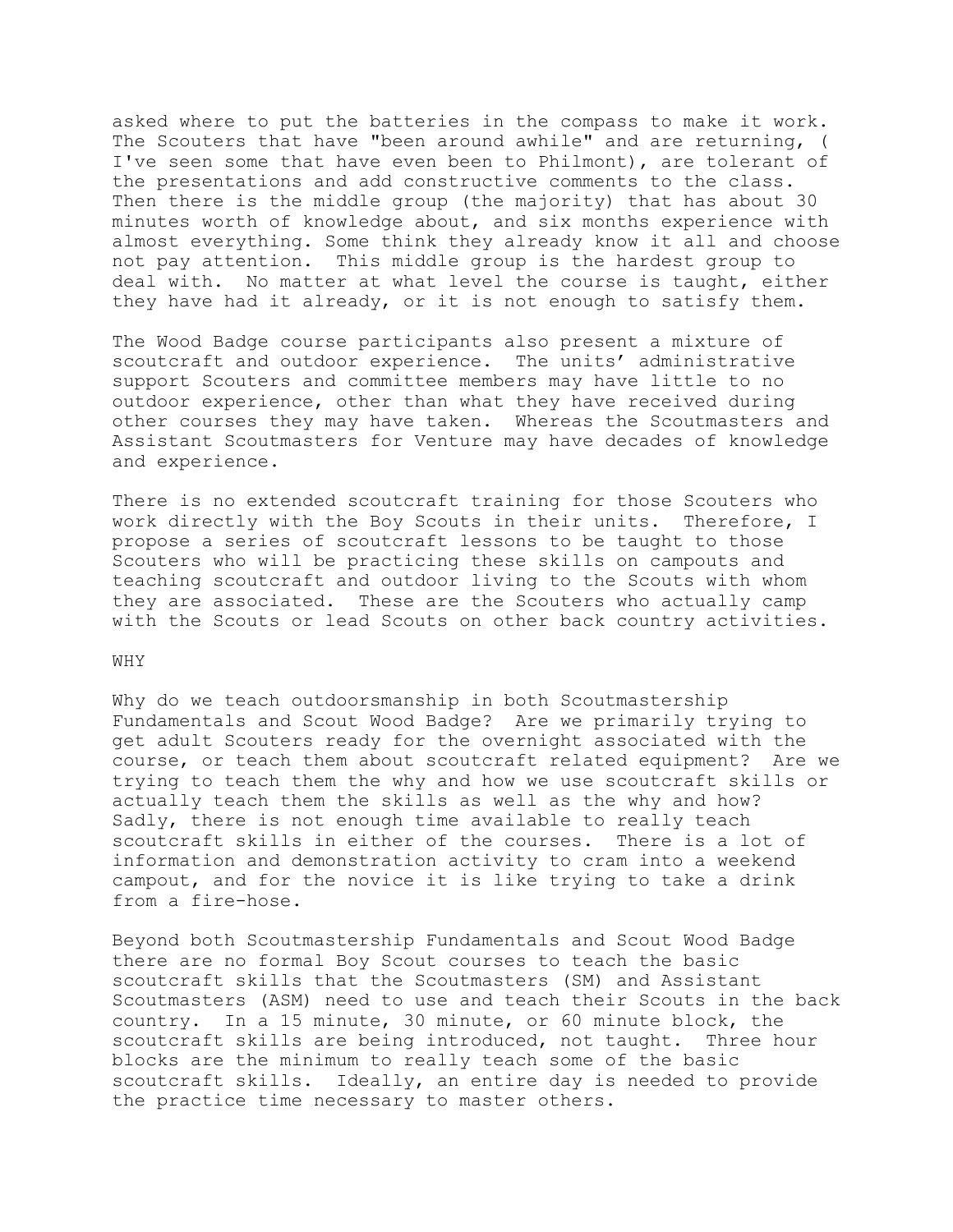This report is an attempt to provide a format for this training, and a lesson plan for one of the scoutcraft skills.

### TO WHAT LEVEL

With today's "tailgate camping" mentality, and the dis-allowing of fires in many professionally administered camping areas, many basic camping skills are no longer learned or taught on weekend camping trips. Many troops no longer camp in farmer's fields with woods and stream nearby. Thus the need for cutting and splitting deadwood for fires, building firelays and starting fires, and the purification of water, is severely decreased. With the advent of modern camping materials, such as closed cell and self-inflating mattresses the necessity of preparing a proper groundbed from natural materials is eliminated. With roomier frame backpacks, and the "drive to the campsite" mentality, even proper packing methods are often no longer taught.

The scoutcraft skill instructional base upon which future adult Scouters and even today's adults depends is thinning. Rarely today can one find a young adult who has often hunted, fished, and camped with his father; learning backwoods skills. In addition, the time constraints we are all under work to keep what little experience we have from being shared. At times, this experience base may be too thin to safely take youth into the back country. Without a good experience base, we are putting our Boy Scouts at risk, and in fact have already killed some Scouts in 1996.

The current courses provide reading material and "introductory" instruction on outdoorsmanship things. The introductory instruction may be just an explanation, or at best a brief demonstration of the skill, but little or no practice. The time constraints of the current syllabi do not permit an in-depth discussion of why we need a dining fly, the uses of a dining fly, what to look for in buying a dining fly, how to put one up, followed by actually putting up a dining fly.

The example lesson proposed in this paper provide the course participants the time and opportunity to understand the why as well as practice the what to a level of comfort necessary for them to teach the skills to their Scouts.

### SUMMARY

Should we take the philosophy of an introductory level "Camping 101" and teach it from a "here's what you need to know to buy this stuff, why you need this stuff, and some of how to safely operate it" point of view? Or should we teach from a hands-on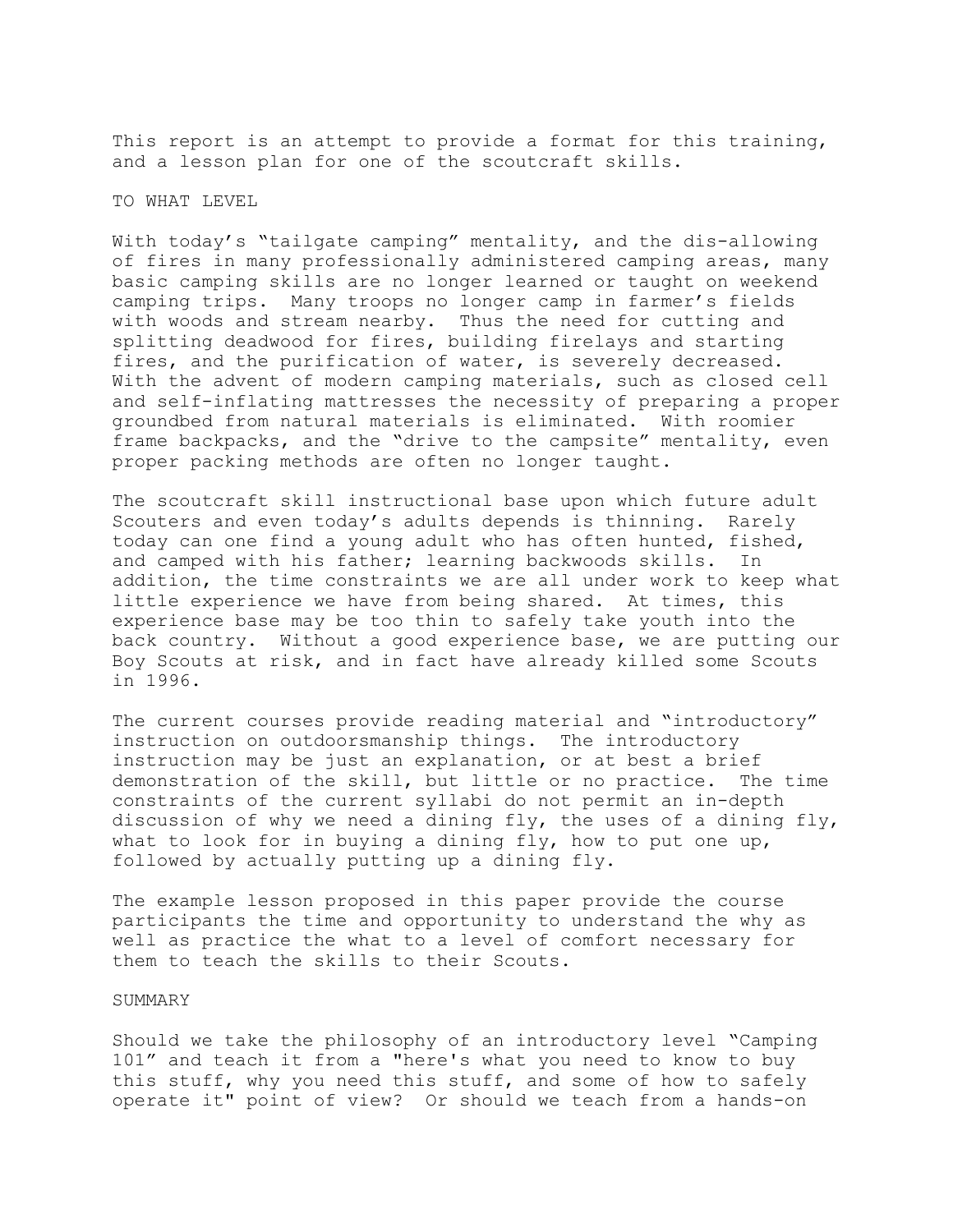"make bandages, build fires, do a compass course" point of view? Or is there some magical mid-point where we satisfy the level of knowledge required across the board?

To master the subject you need both philosophy as well as the hands-on experience. Like any learned skill, practice is the key. If we expose someone to it, and they do it 0-3 times a year, it may seem to be a waste of their time. However, since all Scouting associated adults may participate in a Board of Review, they all should at least be exposed to it. This is one of the purposes behind the scoutcraft skills as currently taught in both Scoutmastership Fundamentals and Scout Wood Badge. But for the SM and ASM who will camp with their Scouts 10-12 times a year (or more), go to summer camps or on high adventures with Scouts, or train Scouts in scoutcraft for advancement (and life); the need for in-depth training and mastery of scoutcraft skills is crucial.

#### PROPOSAL

This then is the role of "Camping 201". The series of lessons, exemplified by the lesson plan in the appendix to this paper, will provide the extensive hands-on training for those adults who will be camping with the Scouts and teaching them outdoor skills. Along with the hands-on training is an explanation of the why we do it this way and the safety aspects of each scoutcraft skill. A three hour block is the minimum time necessary to teach the following fundamentals: fuels, stoves, and lanterns; pitching a dining fly; firemanship; map interpretation, compass use, and terrain awareness; personal equipment (packs and packing); patrol, crew, or troop equipment (the QM's job); menu planning and buying food; what should go into a first aid kit; trip planning and safety in the outdoors; or the patrol method of camping. Six hour blocks are required to teach the fundamentals of food preparation and cooking; a woods tools course; or knots and lashings. First aid and CPR require a more in-depth training syllabus, and should be taught by professionals like the American Red Cross, SOLO, the National Outdoor Leadership School, etc.

The lesson on dining flys (Appendix) in Camping 201 is designed to be taught at district or council camporees, to the adults **NOT** participating in or helping lead the events. Normally, at least one adult stays in the campsite. Using these adults as students, each Troop may end up with an "expert" in one or more areas. And, the camporee will not suffer from a shortage of staff. Uniform for the lessons is the field uniform or camping clothes, suitable for the weather. Students need to bring pen, notebook with paper, and equipment appropriate for the lesson. Handouts will be provided as needed. The lessons may also be taught as an overnight experience teaching one short session Friday evening,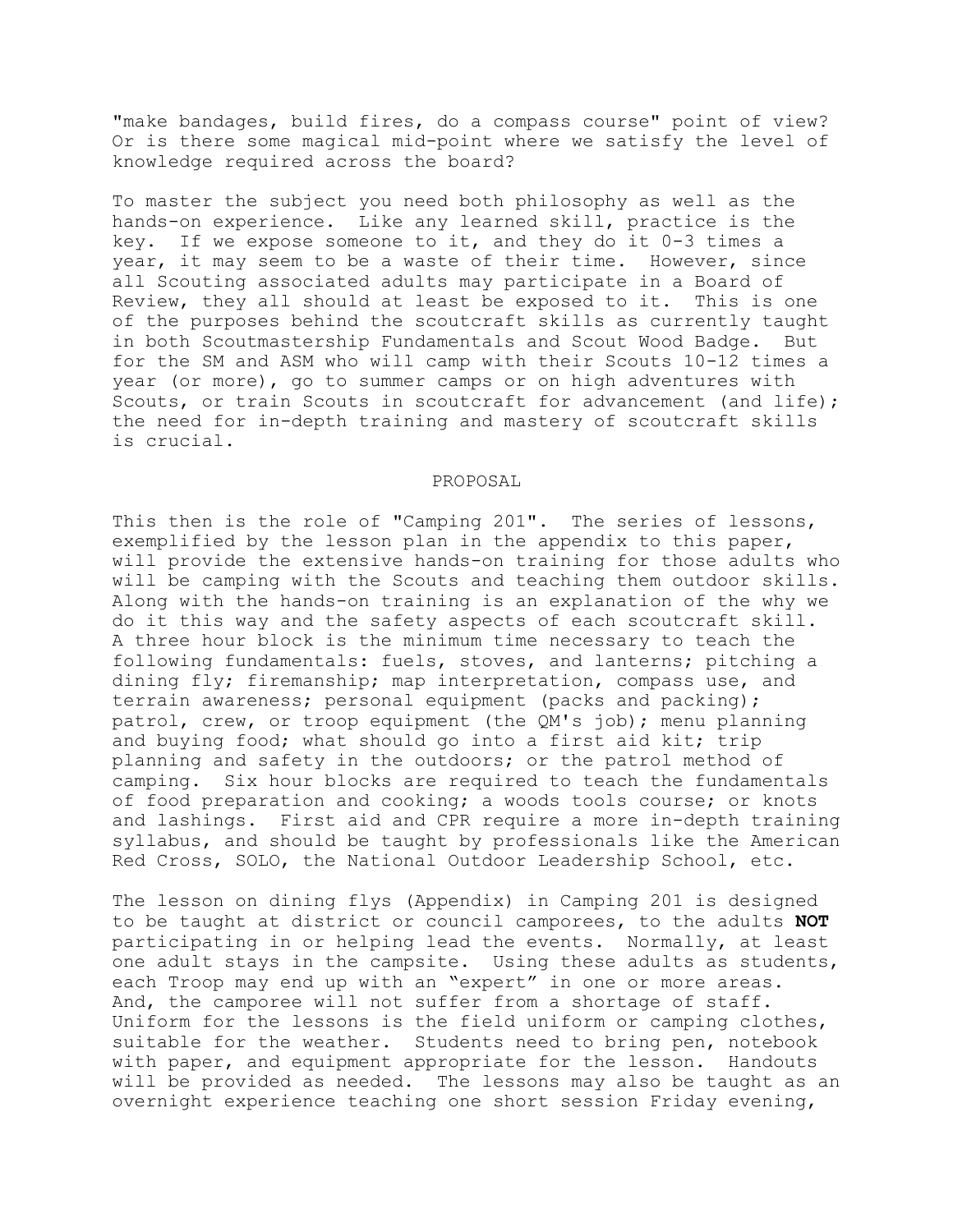two short sessions or one long session Saturday, and a short session on Sunday.

I have left the development of additional lesson plans for future Doctoral Theses. I challenge other Scouters to develop lesson plans for the recommended courses provided below, or other courses as required.

#### OTHER RECOMMENDED LESSONS

Campsite selection (at least 3-4 hours). This lesson would include overall campsite arrangement, tent arrangement, low impact camping philosophy, the "bear-muda triangle", ax yard, cooking area/chuckbox for tailgaters, camp safety, and pointing out camp gadgets. Both Scoutmastership Fundamentals and Scout Wood Badge have a model campsite. What is the role and make-up of the model campsite? Should it be used as a teaching device, or is it the place where the staff sleeps, meets, and holds staff meetings? If it is only a living and meeting space, then less effort can go into it. However, if it to be used as a teaching device, for personal equipment, troop equipment, and campsite layout (and I think it should), then the model campsite is the location where these portions of the course should be taught. At the same time, some camp gadgets, previously built by staff, can also be pointed out. Students would build a training model campsite at the camporee. Building camp gadgets is left to the lesson on knots and lashings.

Fires (at least 3-4 hours). We should teach why we have fires (companionship, cooking, warmth), as well as the types of fires. We should teach the impact to nature of a fire (such as sterilizing the ground), and how to reduce that impact. We should teach the safety of and proper procedures for lighting and extinguishing fires as well as the requirements for tinder, kindling, fuel. The SMs and ASMs should actually build several types of fires and put them out correctly.

Stoves and Lanterns (at least 3-4 hours). We should teach safe handling, fueling, lighting, using, and storing of stoves, lanterns, and fuels. An array of different types of stoves and lanterns needs to be displayed. We should discuss how a "white gas" stove or lantern operates, and compare that with how a "propane" stove or lantern operates. We should discuss the advantages and disadvantages of each type of stove or lantern, as well as the recommended uses, and conditions under which they would not work well (such as propane in very cold weather). We need to discuss what to look for when purchasing stoves and lanterns, and discriminate between purchasing it for an adult (especially backpacking) or for a typical Scout patrol. Finally, we need to discuss, demonstrate, and then let the students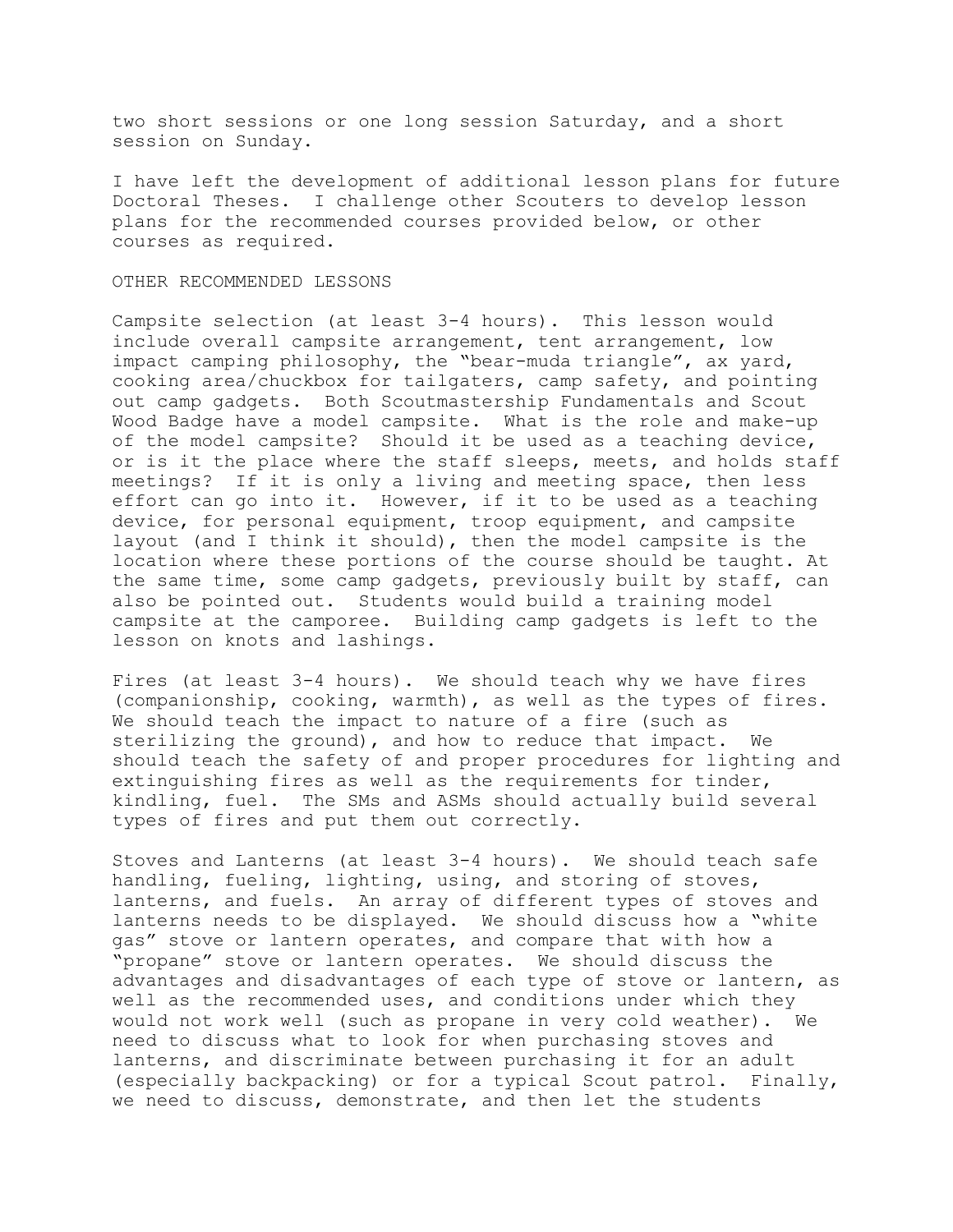practice taking the stoves and lanterns apart to repair and clean. Especially discuss and demonstrate field stripping and repair of stoves and lanterns if one fails during a campout. Describe a proper toolkit both for tailgate camping and backpacking.

We need to take the same tack with map and compass (at least 3-4 hours). Teach how a compass works, and the uses of a compass. Teach how a map is made, what the symbols mean, and map interpretation. Teach using a map and compass together, route planning, time control, and terrain awareness.

Patrol method (at least 3-4 hours). This course would be a train-the -Trainer for the adult students to be able to teach the junior leaders in a troop effective patrol and troop management. Discuss the role of Patrol leaders, and Patrol Leaders' Councils, duty rosters, advancement awareness and patrol administration, junior leader training, troop meeting participation, etc. Other discussion topics need to include campout planning for the patrol, patrol hygiene, patrol camp safety.

Campout planning (at least 3-4 hours). Where do you want to go and why (type of campout), such as scoutcraft training, skiing, water related, fishing, or just plain relaxing and having fun. Camp schedule, duty roster, in camp safety, emergency plans, tour permits, and the camping plan need to be covered. The shakedown, what it is, and why to do it (how often) needs to be discussed. Other topics would include patrol and troop equipment, transportation, equipment clean-up, and equipment maintenance.

How to stay comfortable (at least 3-4 hours). What is hypothermia, how does it happen, how do you plan to avoid it, and how do you treat MILD hypothermia in the field? What clothes do you bring and what are they made from? How do you layer and why? What is dehydration and heat stress? How do you treat mild heat stress and how do you avoid it? What clothes do you pack for warm weather, and what are they made from? How do you avoid bugs and poisonous plants? What should you do for bee sting, tick bite, poison ivy. Bathing in the outdoors, especially before bed, and buddy tick checks.

Tents (at least 3-4 hours). What are the common types of tents, what are they made from, how are they made. What to look for in buying a tent, fiberglass poles Vs aluminum, stitching and seams, zippers, ventilation, fly, stakes, floor. Demonstrate how to put up various types of tents, then have the students put them up, take them down, and get them ready for storage. Demonstrate and let the students use seam-sealer. Discuss what to look for in a tent site. Describe the impact of tents in the environment (color, beating down vegetation, etc.) and how to mitigate their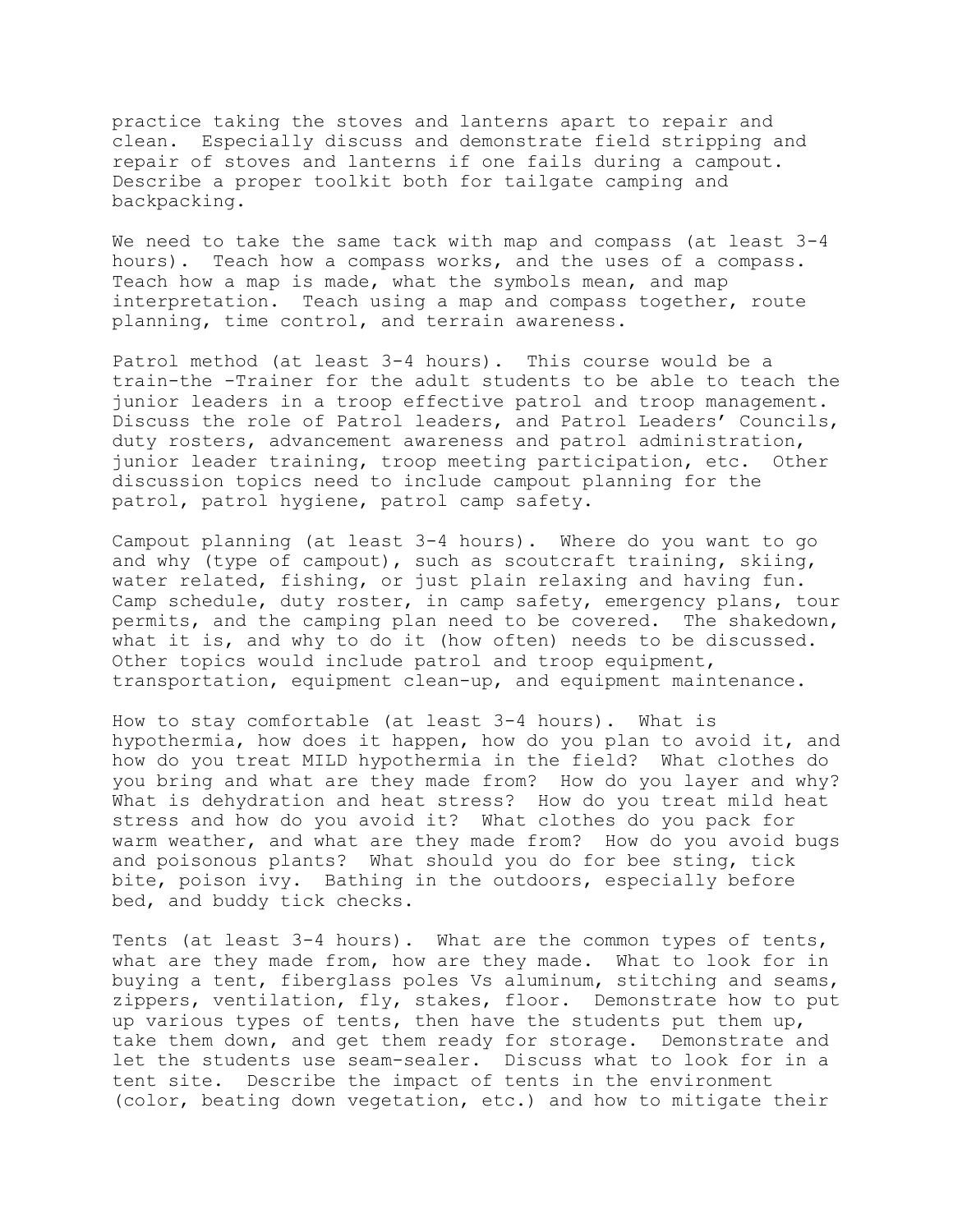impact. Tent safety, hammocks, bivy sacks, tube tents, survival shelters from tarps, etc., all should be covered during this block of instruction.

Menu planning, food selection, and buying (at least 3-4 hours). How to plan a menu around food likes/dislikes, food allergies, religious restrictions, personal preferences (e.g., a vegetarian). Discuss tailgate food selection, ice chests, food storage, patrol chuckboxes, and the differences about backpacking food selection and storage. Discuss when to buy for the troop versus by patrol, e.g., rolls of tin foil, jar of peanut butter, bottles of ketchup or maple syrup, cooking oil, etc. Have the students build menus for breakfasts, lunches, and suppers; for cold meals and hot. Menus for non-cooked meals, versus meals which take time to cook, e.g., roasts. Then have the students build the food lists necessary to support the menus. Discuss menus for meals suitable for camporees versus meals for troop campouts without a stringent timetable; and complex menus of more than one or two courses, versus one pot meals. Discuss when do, what do, and why do adults cook and the planning for and the appropriateness of individual meals, patrol meals, Vs troop meals.

Knots (at least 6-8 hours). Start with the types of rope and twine, and the uses and disadvantages of each. Then go into the knots used throughout the Scouting program. Describe how the knot weakens the rope, and the reliability and strength of each knot as well as the intended purpose. Each Scouter must master the knot in a variety of scenarios, perhaps blindfolded, behind the back, one handed, etc. Finish up with lashings. Make several camp gadgets, such as, a free standing table, dish drying rack on a tree, tripod, perhaps even a tower, etc.

Packs and packing, the personal equipment guide (at least 6-8 hours). What are the common types of packs, what are they made from, how are they made. What to look for in buying a pack, external frame Vs internal, stitching, zippers, ventilation, pockets, day pack Vs camping pack, fanny pack, etc. How to properly fit and wear the pack. How to pack the pack and lash stuff to it. What goes into the pack. Checklists and shakedowns.

Sleeping gear. What are the common types of sleeping bags, what are they made from, how are they made? What to look for in buying a bag, mummy Vs rectangular, stitching, zippers, ventilation, pockets, cold weather Vs warm weather bags, etc. How to properly fit and use the bag. Wash before entering, and change into dry sleeping clothes. How to pack the bag and care for it at home.

Personal hygiene equipment, discuss different kinds, sharing, e.g., bar of soap and toothpaste for the patrol.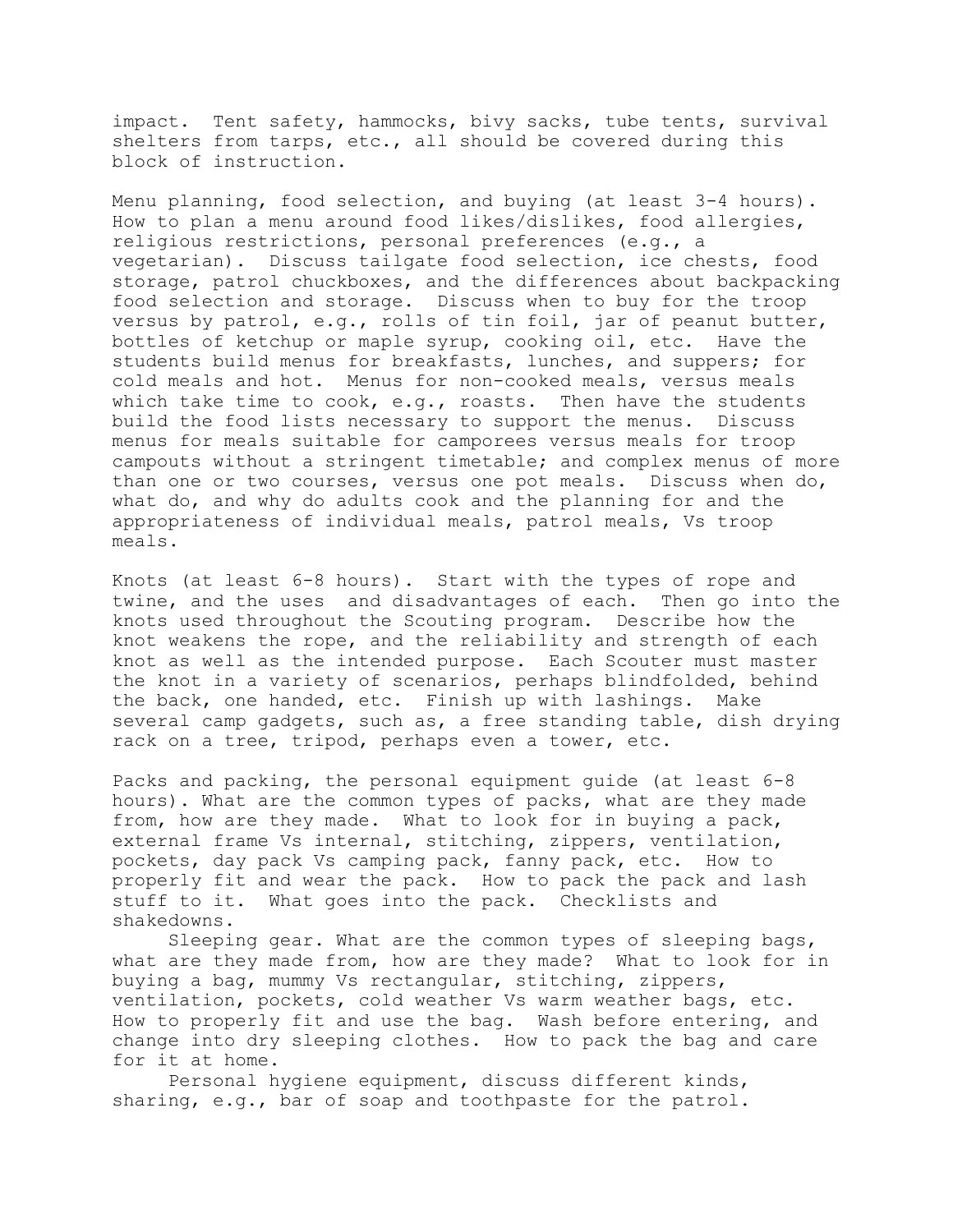Eating equipment. What are the common types, what are they made from, how are they made. What to look for in buying. Clothes and extra clothes. Why bring extra clothing? What to bring, what is it made from, how is it packed in the pack? Safety and repair equipment. What other equipment should be brought, why, how should it be packed, what is it used for?

Woods tools (at least 6-8 hours). Teach a full "tote-n-chip" course, and let the Scouters earn the Paul Bunyan award as their practice time. Proper use, handling, passing, sharpening, cleaning, maintenance, and storage of the four categories of woods tools: knives, axes, saws and shovels would be taught. Safety must be emphasized throughout this course. Fixed bladed knives do have a role in Scouting. Filleting fish, wilderness survival, and food preparation are three valid scenarios that fixed bladed knives play a role. Types, sizes, advantages, disadvantages, and uses of knives and multi-purpose tools, e.g., Leatherman Tool, Gerber Multi-Tool, etc. Axes, sizes and uses. Saws, types, handling, and uses, etc. Shovels, sizes and uses, care and storage.

What goes into a first aid kit (at least 6-8 hours). Bandages, dressings, splints, ointments, pre-packaged emergency blankets, tweezers, pen, flashlight, medications, etc. Discuss the safety aspects of medicines, bee-sting kits, snake bite kits. Discuss the permission slip, first aid log, medical forms, allergies to food, medicine, critters, etc. Teach minor first aid such as removing a splinter and tick, treating minor cuts and burns, treating blisters, basic heat and cold related stresses. However, as stated previously, teaching in-depth first aid is beyond the scope of these lessons, and better left for courses with more time.

Cooking, clean-up, and personal hygiene (at least 6-8 hours). Aluminum cook kit cooking versus dutch oven cooking; breakfasts, lunches, and dinners; hot meals Vs cold meal preparation; desserts; crackerbarrels; aluminum foil cooking. How to properly clean up and sanitize after a tailgate style camping meal, backpacking meal, cold meal on the trail. Personal hygiene and sanitation practices before, during, and after the meal. Why you do not slice chicken, then veggies with same knife on same board? Cleaning and care for aluminum, steel, Teflon, black iron. What are the differences among fire cooking, charcoal cooking, and stove cooking?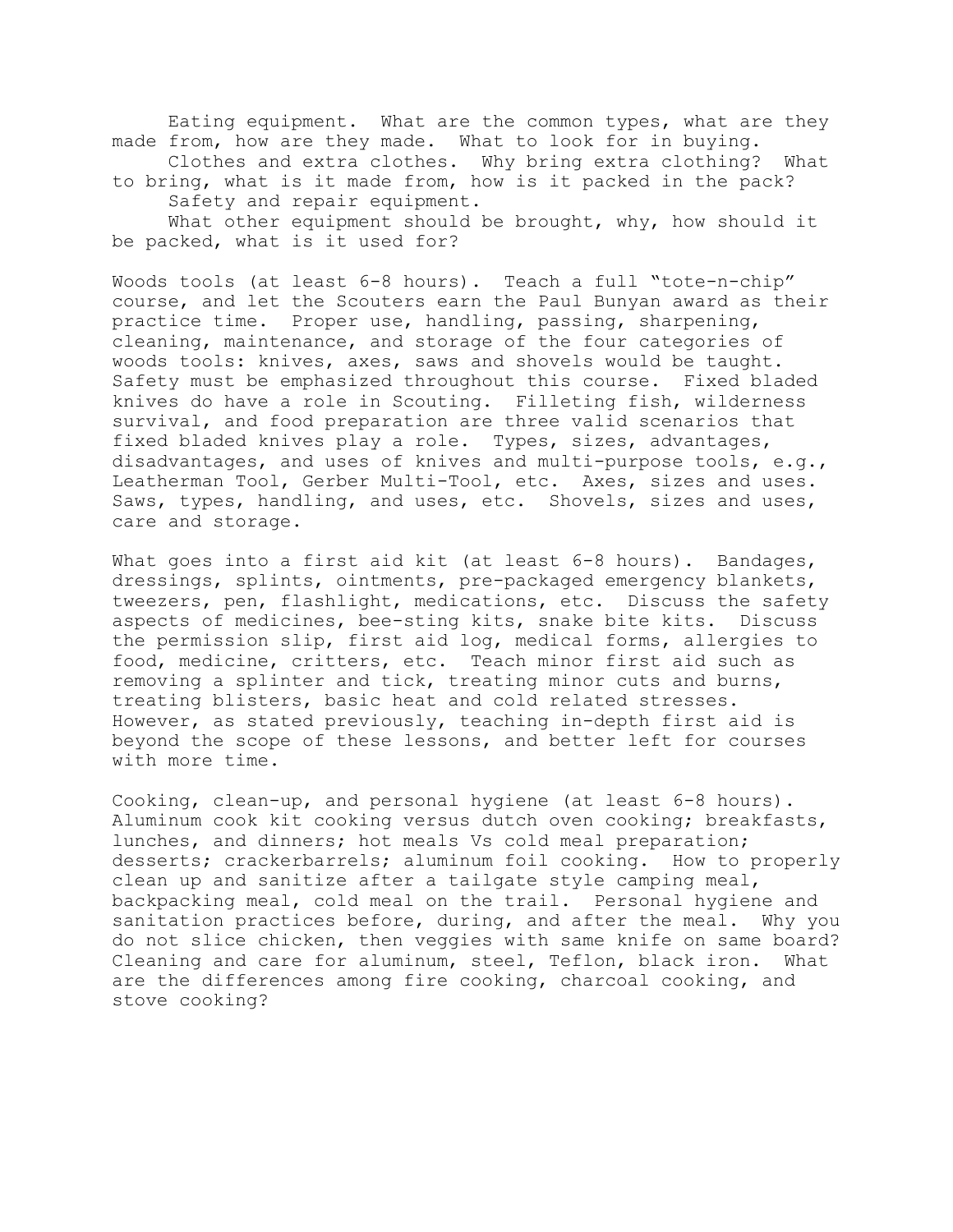### BACKGROUND AND RELATED INFORMATION

### COMMENTS FROM OTHER SCOUTERS

The need for this type of training has been established based on the comments received from the last three Scoutmastership Fundamentals courses taught in the George Washington District of the National Capitol Area Council, and through extensive personto person discussions by the author at the last George Washington District camporee.

In all, twenty-one Scouters were surveyed at the camporee, and over 120 Scouters' comments were received from the Scoutmastership Fundamentals courses.

Person-to-person interviews with many of the instructors from those three courses also endorsed the need for this level of training.

#### PERSONAL EXPERIENCE

Adult Scouting Pre-1986:

- Three years' College Scouter Reserve and Alpha Phi Omega
- One summer's experience (1967) as a Ranger at Philmont
- One year's experience as an Explorer Advisor
- Four years' experience as an Assistant Scoutmaster

- One year's (1985-1986) experience as an Assistant WEBELOS Den Leader

Mid-America Council, 1986-1991

- Two years' experience as an Assistant Scoutmaster
- Three years' (1987-1990) experience as a Scoutmaster
- Completed Wood Badge (1986)

- Two expeditions (1989, 1991) as Expedition Advisor for Philmont crews.

- Have taught WEBELOS Den Leader Outdoors Courses, and Scoutmastership Fundamentals Courses in the Wagonwheel District of Mid-America Council.

Have taught two courses (1989-1990) of the week long Junior Leader Training Course for the Mid-America Council.

- Was Course Director one year of the week long Junior Leader Training Course for the Mid-America Council.

- One year's experience (1989)(two courses) as the Course Director for Scoutmastership Fundamentals in the Wagonwheel District of Mid-America Council

- One year's (1990) experience as the District Boy Scout Training Chair in the Wagonwheel District of Mid-America Council - One year's (1991) experience as the District Training Chair in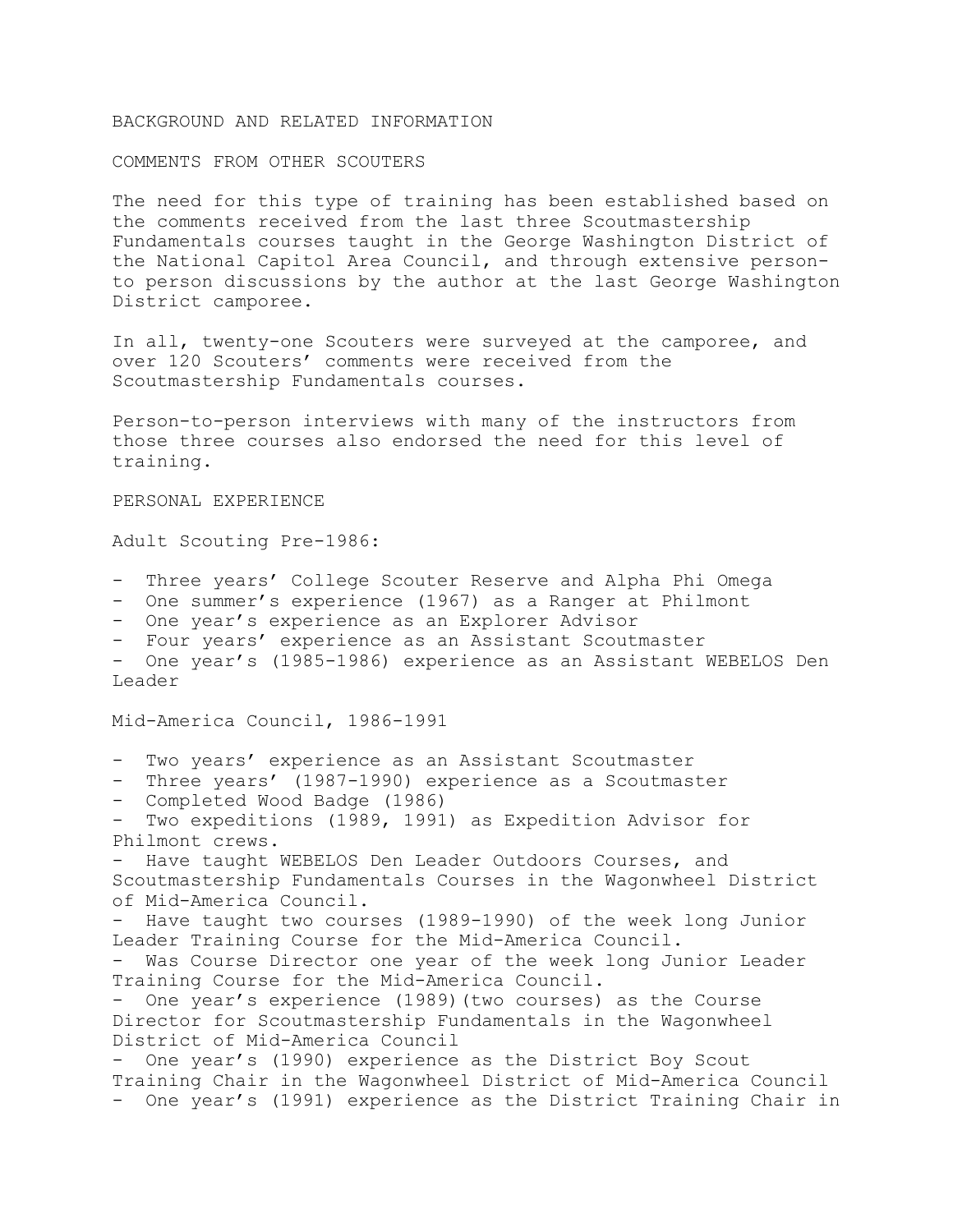the Wagonwheel District of Mid-America Council George Washington District: (1991 - present) - Have taught portions of three (1993-1995) District level Junior Leader Training Course developed by the George Washington District. Served (1994) as the Course Director for one District level Junior Leader Training Course developed by the George Washington District Have taught portions of three Scoutmastership Fundamentals Courses (1995-1996) in the George Washington District - Have served as the Course Director for one Scoutmastership Fundamentals Course (1996) in the George Washington District - Have been the Camporee Director for one camporee (Spring 1993) - Have taught portions of scoutcraft at two other camporees in the George Washington District - Have taught portions of two "Camping 101" Courses (1994-1995) developed by Mary Dohr and Craig Goheen. - Have taught portions of four "Venture Leader Training" Courses (1992-1996), developed primarily by Cooper Wright and John Spencer. - Have been (1995) the Course Director for one "Venture Leader Training" Course My other teaching experience (NCAC and GW) is summarized below. - Taught the Roundtable Commissioner and Staff training course for two years (1994 and 1996) in the National Capital Area Council Taught the Boy Scout Roundtable Courses of the Bachelor of Roundtable Science of the College of Commissioner Science for three years (1994-1996) in the National Capital Area Council Served two years (1995-1996) as Dean of the Bachelor of Roundtable Science of the College of Commissioner Science for the National Capital Area Council - Taught the Venture Elective Course one time (1996) as part of the University of Scouting for the National Capital Area Council) Based on my own experiences and observations this training is definitely needed. The following list describes my experience in teaching scoutcraft skills or receiving training in scoutcraft skills. - Received basic adult leader training three times - Completed Wood Badge (1986) - One summer's experience (1967) as a Ranger at Philmont - One year's (1985-1986) experience as an Assistant WEBELOS Den Leader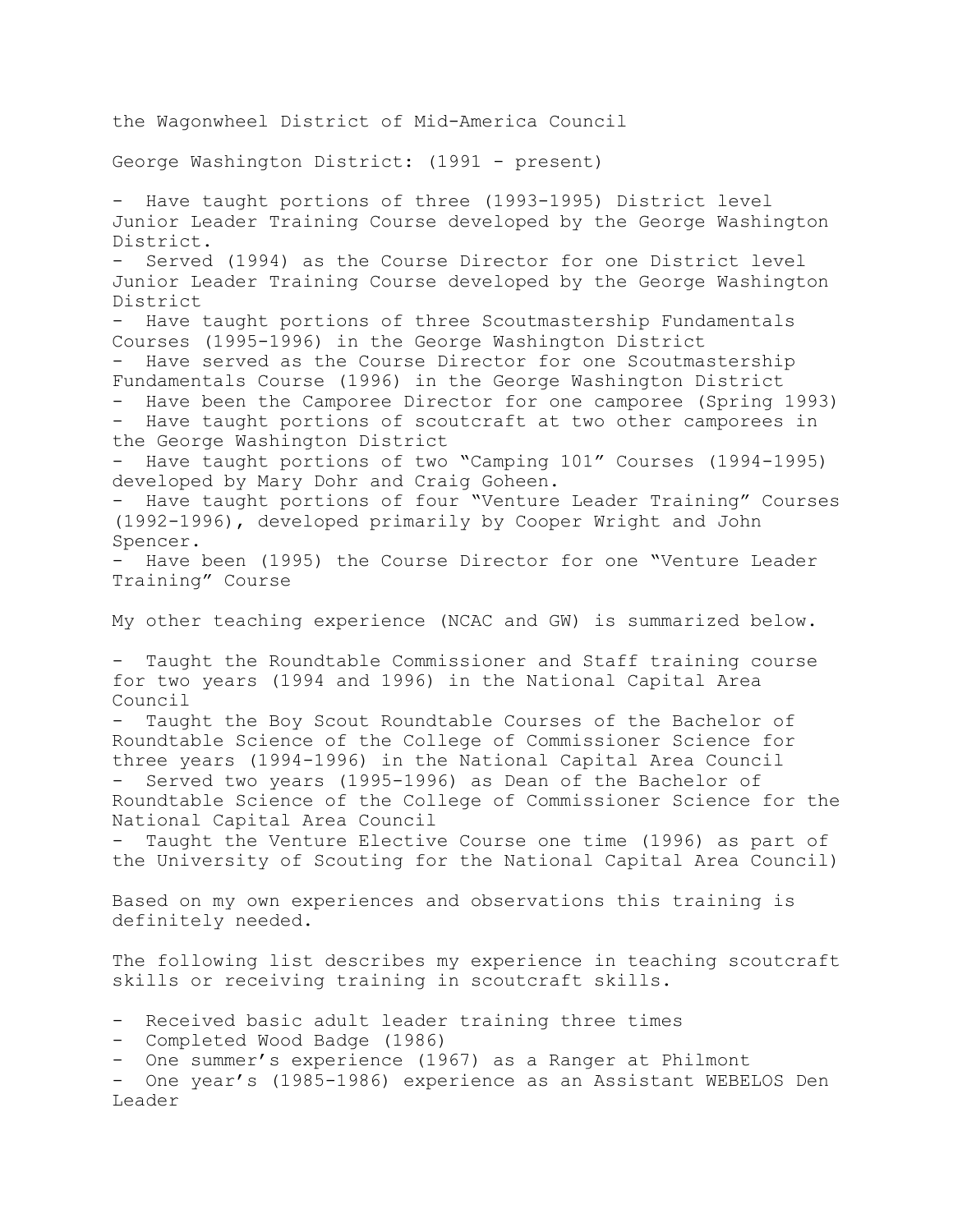- Five years' experience as an Assistant Scoutmaster - Two expeditions (1989, 1991) as Expedition Advisor for Philmont crews, including leading all of the preparation - Three years' (1987-1990) experience as a Scoutmaster - Have taught portions (1989) of two WEBELOS Den Leader Outdoors Courses - Have taught portions (1987-1990) of six Scoutmastership Fundamentals Courses in the Wagonwheel District of Mid-America Council - Have taught portions of two courses (1989-1990) of the week long Junior Leader Training Course for the Mid-America Council - One year's experience (1989)(two courses) as the Course Director for Scoutmastership Fundamentals in the Wagonwheel District of Mid-America Council - One year's (1990) experience as the District Boy Scout Training Chair in the Wagonwheel District of Mid-America Council - One year's (1991) experience as the District Training Chair in the Wagonwheel District of Mid-America Council - Have taught portions of four (1993-1995) District level Junior Leader Training Course developed by the George Washington District of National Capitol Area Council Served (1994) as the Course Director for one District level Junior Leader Training Course developed by the George Washington District of National Capitol Area Council Have taught portions of three Scoutmastership Fundamentals Courses (1995-1996) in the George Washington District of National Capitol Area Council - Have served as the Course Director for one Scoutmastership Fundamentals Course (1996) in the George Washington District of National Capitol Area Council Have been the Camporee Director for one camporee (Spring 1993) in the George Washington District of National Capitol Area Council. The program was scoutcraft at all three levels, new Scout, older Scout, and Venture - Have taught portions of scoutcraft at two other camporees in the George Washington District of National Capitol Area Council - Have taught portions of two "Camping 101" Courses (1994-1995). Course developed by Mary Dohr and Craig Goheen from the George Washington District of National Capitol Area Council. This is a course designed to introduce adults, transitioning from the WEBELOS program into the Scouting program, to outdoorsmanship. It is a one day course that covers the outdoor equipment and some of the scoutcraft portions of Scoutmastership Fundamentals. Have taught portions of four "Venture Leader Training" Courses (1992-1996). This is a course developed primarily by Cooper Wright and John Spencer from the George Washington District of National Capitol Area Council and designed to train adults working with the Venture program in those principles and scoutcraft skills necessary for the safe implementation of Venture activities. It is structured like the Scoutmastership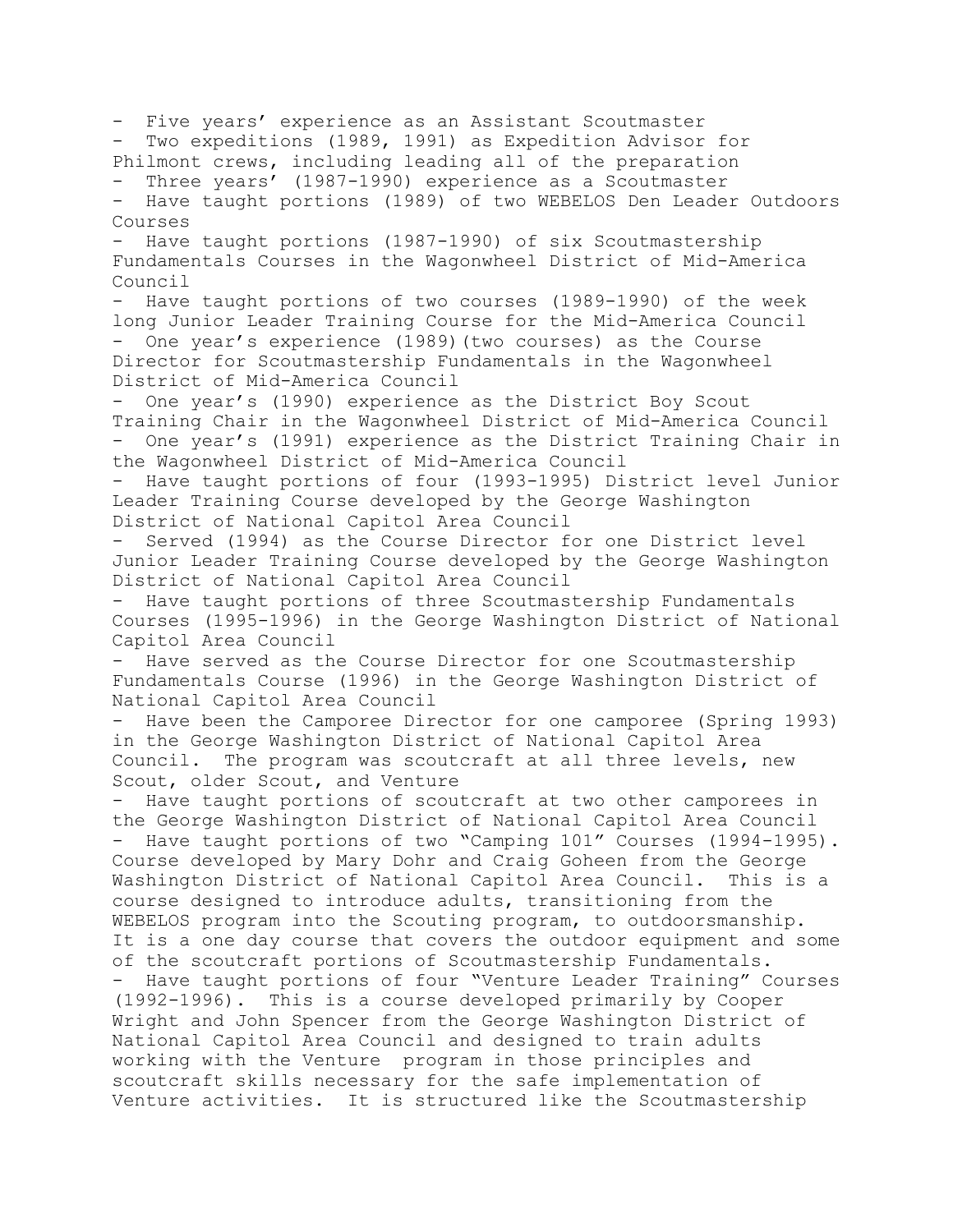Fundamentals Course but devoted to the Venture Program. It consists of two evenings plus a weekend campout and covers the philosophy, planning, safety, outdoor equipment, and scoutcraft skills of Venture. - Have been (1995) the Course Director for one "Venture Leader

Training" Course

My other teaching experience is summarized below.

- Taught the Roundtable Commissioner and Staff training course for three years (1994, 1996, and 1997) in the National Capitol Area Council

Taught the Boy Scout Roundtable Courses of the Bachelor of Roundtable Science of the College of Commissioner Science for three years (1994-1996) in the National Capitol Area Council Served two years (1995-1996) as Dean of the Bachelor of Roundtable Science of the College of Commissioner Science for the National Capitol Area Council

- Taught the Venture Elective Course one time (1996) as part of the University of Scouting for the National Capitol Area Council - Certified for six years (1966-1972) as a Red Cross First Aid Instructor and Water Safety Instructor

- Air Force B-52 instructor pilot for 8 years

- Taught one year (1969) as a lab instructor for Earth Science at Ball State University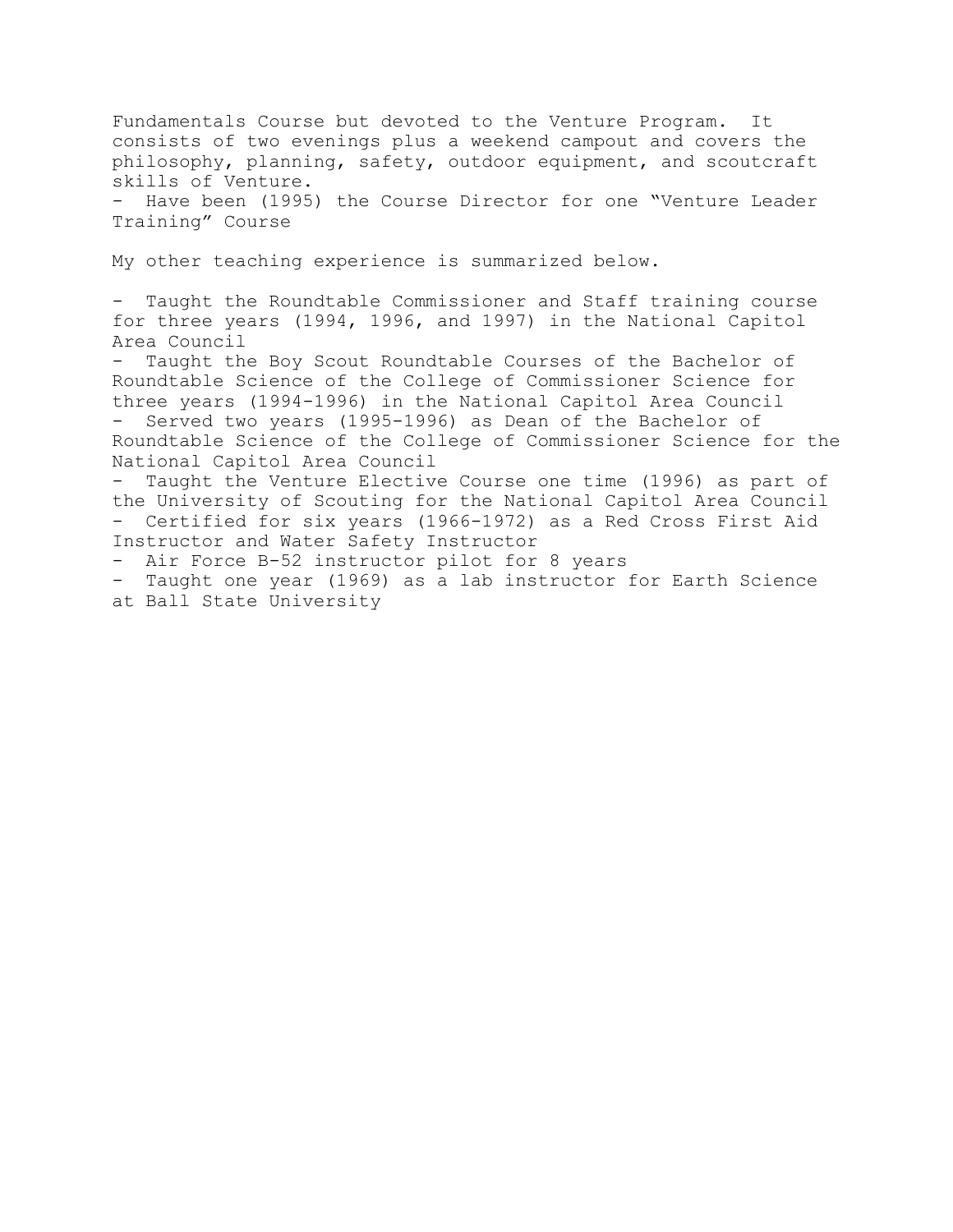# REFERENCES

1. Scoutmastership Fundamentals Syllabus and Supplementary Materials

- 2. Wood Badge Course Notes
- 3. Camping 101 Course Syllabus And Handouts
- 4. Venture Leader Training Syllabus And Handouts
- 5. Boy Scout Handbook
- 6. Boy Scout Fieldbook
- 7. Woods Wisdom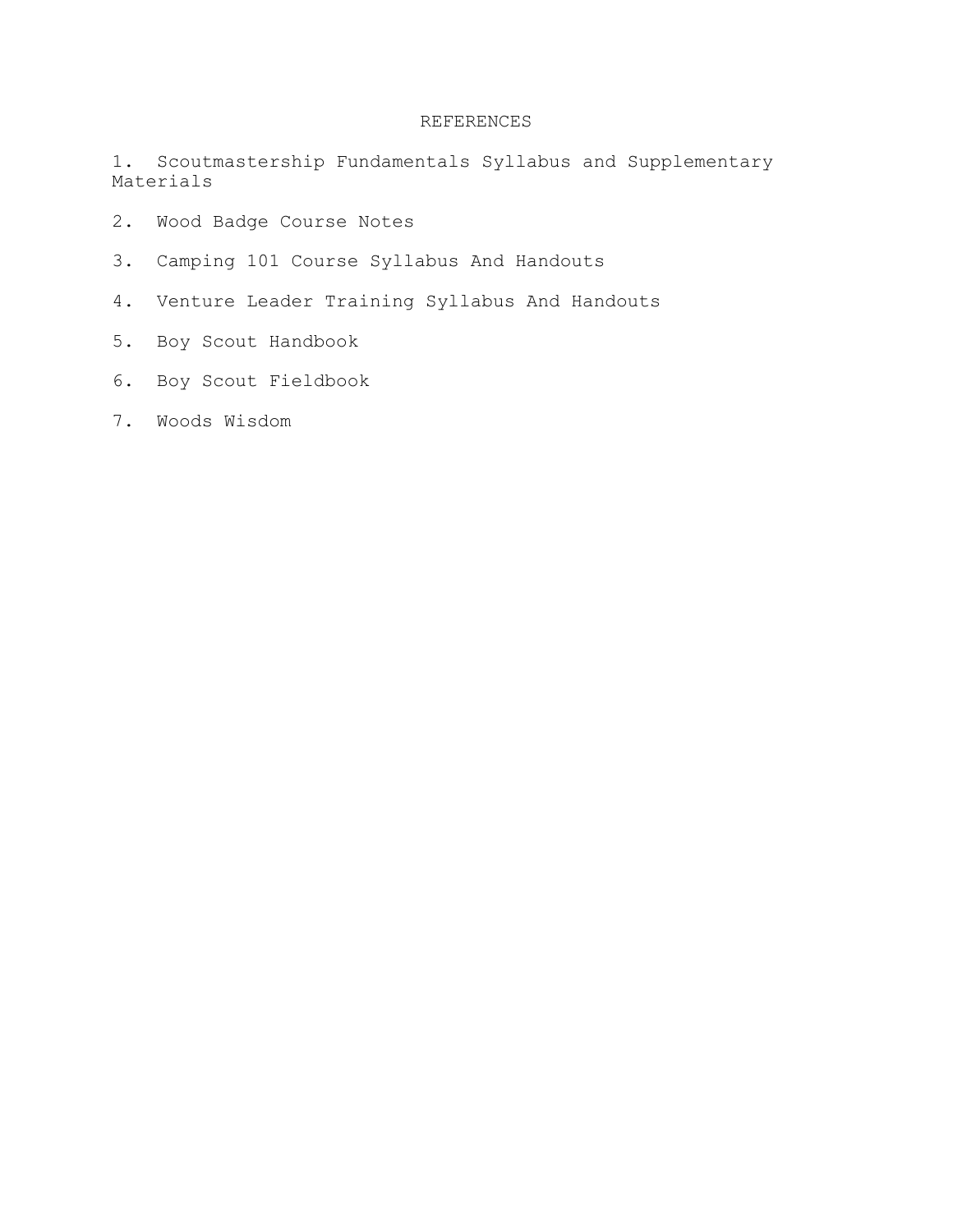#### APPENDIX

#### DINING FLYS

OBJECTIVES: To discuss with Scouters so they understand how to buy a dining fly, how they are constructed, what they are used for; and train Scouters in how to properly set them up. Three hour session.

FOR WHOM: Train those Scouters who normally camp with or teach scoutcraft skills to Boy Scouts in their units. These Scouters would normally remain in their campsite during a camporee, therefore there should be no impact on the camporee staff or activities.

METHOD: To provide Scouters information concerning dining flys through lecture, discussion, demonstration, supervised student activity, and handout material. Topics to be covered include what are the common configurations of dining flies, what are they made from, how are they made, what to look for in buying a dining fly, how should they be used, what are emergency uses for dining flys, what are emergency substitutions for dining flys, and how to set one up. After the discussion, the instructors will demonstrate several ways to set up dining flys. Following the demonstration, the students will demonstrate proficiency by putting up several dining flys.

### DISCUSSION OUTLINE:

What is a dining fly? What are the common configurations of dining flies? From what are they made? How are they made? What to look for in buying a dining fly? How should they be maintained? How should they be used? What are emergency uses for dining flys? What are emergency substitutions for dining flys?

DISCUSSION INFORMATION:

### **What is a dining fly?**

A dining fly is a tarp or cover that is set up to provide protection from the sun and precipitation. They are typically set up to cover areas used for storing equipment, cooking, teaching, sleeping, and, as the name implies, eating.

**What are the common configurations of dining flies?**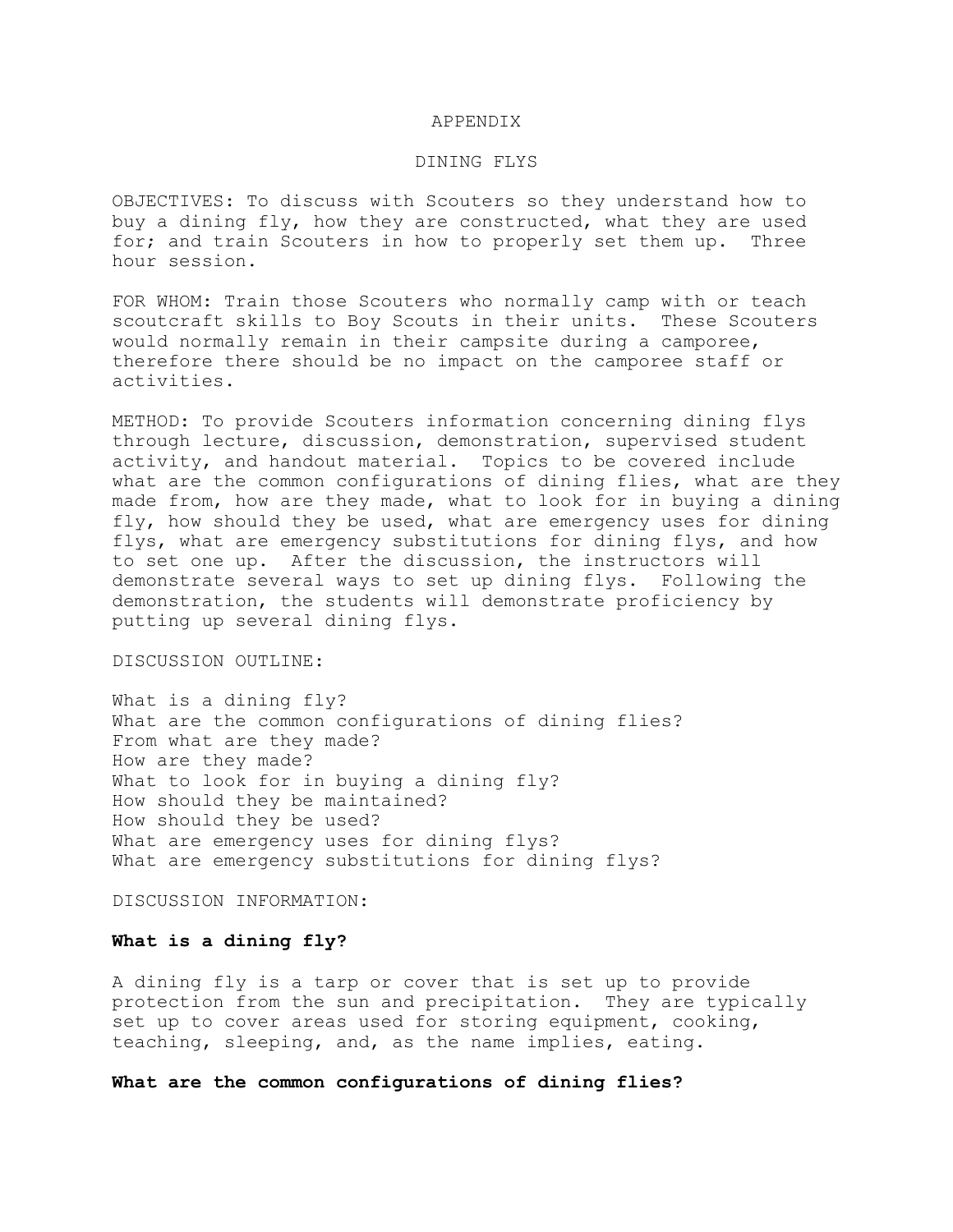There are many ways to set up the dining fly. They can be purchased with a frame of aluminum or wooden poles that fit together into a rigid frame that is self-supporting. The poles at the corners are then guyed down to provide stability when the wind is blowing. Essentially, this is a cabin-style tent without walls or floor. However, some do have mosquito screening for walls, and some have a floor as well. Those with walls or walls and a floor are normally staked down rather than having the poles guyed down. When guying the poles, two ropes from the tops of the corner poles (perpendicular to each other, and extensions of the edges of the tarp) is the most stable method. A less stable method has single guys from the corners, staked out in line as an extension of a line drawn from the center to the corner. This arrangement provides the maximum amount of protection from sun or non-wind-blown rain. It provides much less protection from winddriven rain. This is one of the heaviest and most expensive arrangements for a dining fly.

Less expensive, and weighing less, are configurations typically, made from a tarp that is supported either by four poles at the corners or a combination of a middle and corner poles. The most effective of this arrangement is the 5 pole configuration. Usually, the center pole is taller that the corner poles, which allows for water to run off, and not pool in the center, as may happen with just 4 poles. However, the main drawback to the 5 pole setup is that the wind may lift the tarp off of the center pole, and drop it back down again, causing the pole to puncture or tear the tarp. This arrangement provides as much protection as the first arrangement, as the tarp is normally above head height. And like the first arrangement, it provides much less protection from wind-driven rain. This configuration is also the most susceptible to being blown down or damaged by the wind. The guying configurations are the same as for the first arrangement.

The next method involves two uprights and a ridgepole. The two uprights are guyed out, with the guys acting as extensions of the ridgepole. The tarp is draped over the ridgepole, and the four corners of the tarp are guyed out, with the guys acting as extensions of the line from the center of the tar to the corners. Normally the centerline of the tarp rests on the ridgepole, providing equal amounts of protection to each side. However, this can be altered from offset slightly to having one edge rest on the ridgepole, and having the two non-ridgeline corners staked to the ground. This forms a lean-to.

The final arrangement uses two poles and a rope as the ridgeline, replacing the ridgepole. The tarp is draped over the rope. The corners are either staked or guyed as in configuration three. In place of the two upright poles and the ridgeline, the tarp may be draped over a rope tied between two trees or two poles. High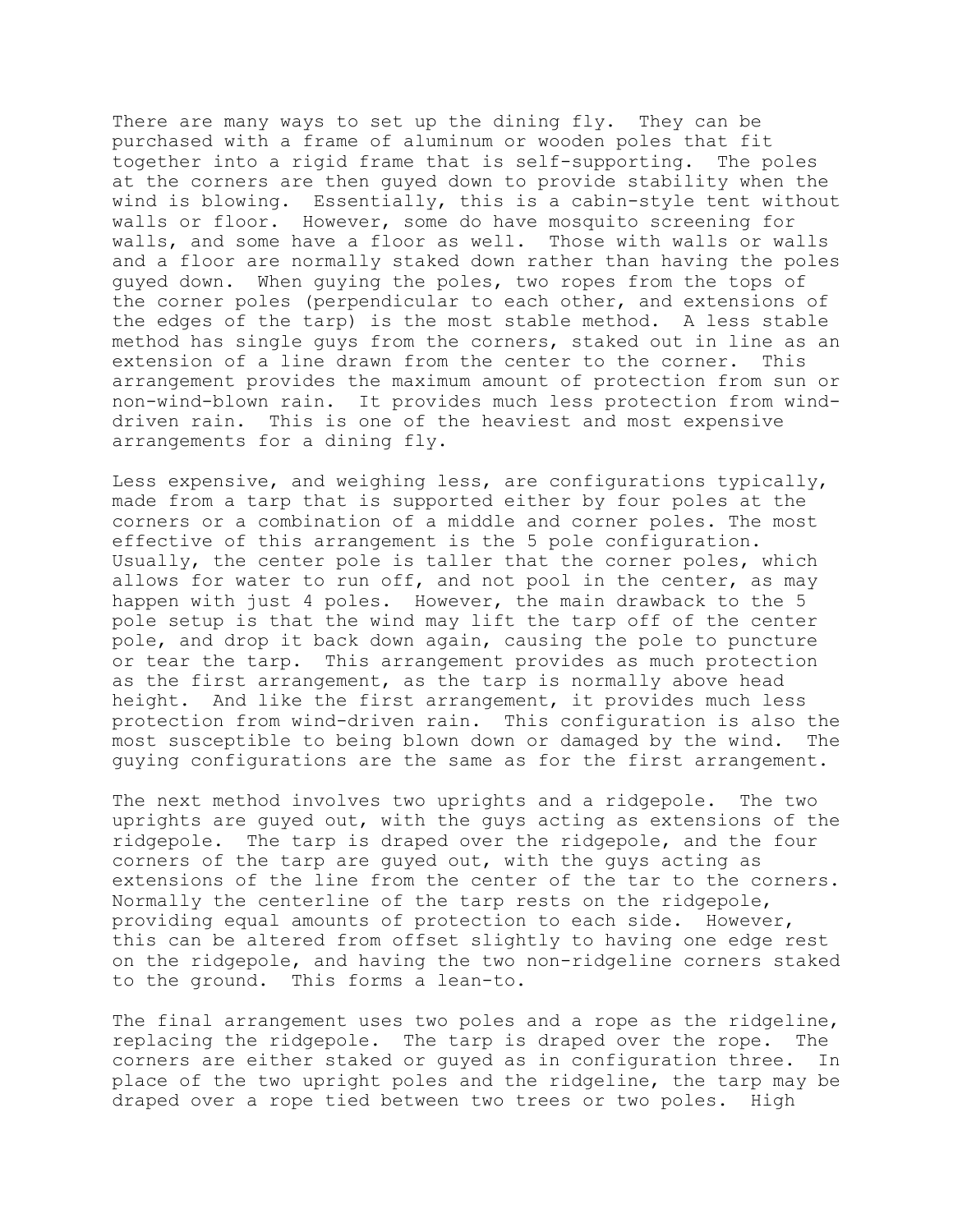adventure crews use a form of this method. However, instead of staking or guying just the corners, the guy rope is fed through several of the side grommets, and intermediate stakes are used with the guy rope. The high adventure configuration is also usually no taller than chest high. The low configuration, and the use of full side ropes makes this arrangement the most resistant to wind, and it affords the best protection from winddriven rain. Its disadvantage is that one cannot stand under it. Normally though, this configuration is used only for storing equipment, though it may be used for eating under in a rainstorm.

## **From what are they made?**

They are either made from heavy cotton duck cloth (canvas) that has been treated to be water-resistant, or a synthetic material like rayon, nylon, nylon taffeta, or polyurethane. The synthetic materials may be constructed with heavier threads throughout the fabric in a rectangular pattern to provide for a "rip-stop" capability. The tear will normally stop at the next heavy thread it meets. The canvas tarp is better suited for camporee or tailgate style camping by younger, less experienced youth. It can take more abuse than the synthetic materials, and may be less expensive to replace. Its dis-advantages are that it is heavier than the synthetic tarps, and subject to rot or mildew if put away damp. It is less susceptible to damage from flying sparks. The synthetic materials are lighter weight and dry faster than their canvas counterparts, and more easily damaged by fire or sparks.

### **How are they made?**

Typically they are square or rectangular in shape. They are usually made by sewing together several pieces of material. This creates seams which will have to be seam-sealed. They may have grommets at the corners, at the corners and in the middle, or at the corners, in the middle, and along the sides. In place of grommets they may have ties. If they have ties, usually there are additional ties placed throughout the tarp. The edge seams may have a piece of cord sewn into the seam as a stiffener or strengthener.

### **What to look for in buying a dining fly?**

Before buying a dining fly you need to answer three questions. First: "Do I even need a dining fly?" If the answer to that question is no, stop here. I do not understand why you would not want a dining fly, but your answer may be no.

If the answer to the first question is yes, then you need to answer the next two questions which are: "Who will use it, and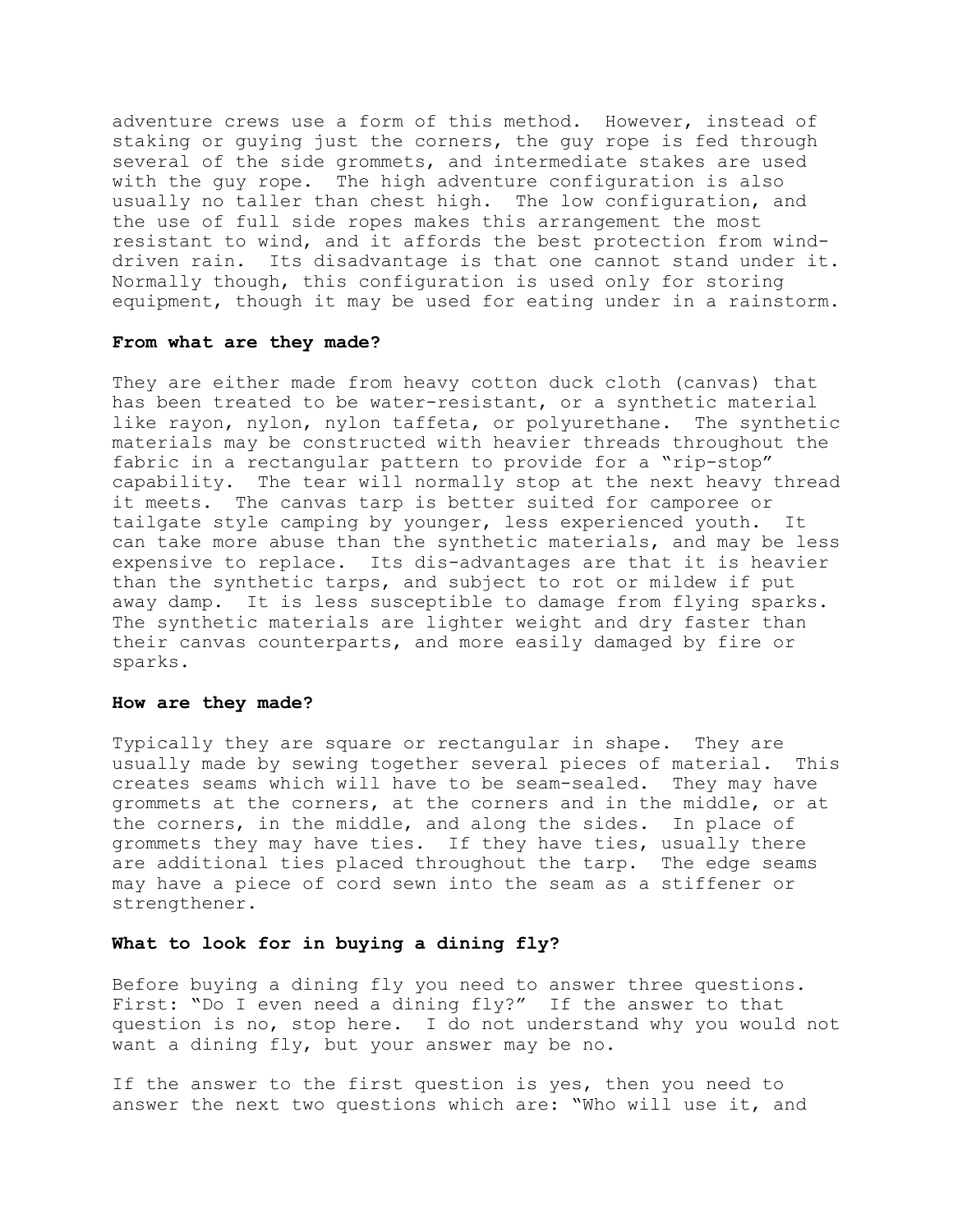for what?". The answers to these two questions will drive the type and size of dining fly you want. Now you are ready to start looking for a dining fly. The troop that uses it for a patrol site dining fly may want a different size fly than the troop who sets up troop campsites with only one or two large flys. The family who car camps may want a full size frame supported fly, unlike the backpackers who will certainly want the smaller, synthetic one, vice the large, heavy canvas one. If you are going to use it as a cover, like on top of a trailer, you would probably want one with grommets, to snug it down. On the other hand, if you use it as a tent one trip, as a fly the next, you may want ties for the flexibility they provide.

No matter what the intended use, however, there are some common features to look for. The seams should be rolled, not butt joined. They should be double sewn, not single stitched. If you are purchasing canvas, the thread count should be high (produces a tighter weave). Grommets and ties should be attached at a reinforced (doubled material) point, not at a single material point. The grommets should be to the inside of the cordage stiffener. There should be no unfinished edges exposed, they may unravel. If your tarp does not come with a protective bag, either make one or buy one at a local camping equipment store. Brand name dining flys usually come with a better warranty than off-brand.

The poles may be fiberglass, graphite, aluminum, or wood. Aluminum poles are either small diameter (and normally shockcorded) or large diameter (and nest inside each other). If they are not wood, look for shock-corded poles (poles with an elastic cord running up the middle). Shock-corded poles are normally sectioned like non-shock-corded poles, but this makes for easy assembly, because the poles sections are kept together. Double shock-cord is even better. Double shock-cording can be a single cord, heavier than the standard single shock-cord, or two separate cords running up the middle. Fiberglass poles can break easier than graphite or aluminum, especially in cold weather. But, with abuse, the aluminum poles can bend, crimp, and break as well. The companies that make brand-name flys, usually also make replacement poles or pole sections. It may be a good idea to buy a replacement pole and pole repair kit when you buy the fly.

### **How should they be maintained?**

Before you go out, set it up on a nice day. Make sure you have all of the necessary pieces including ropes, stakes, and poles. If the pole sections are not shock-corded, perhaps you may consider color-coding (with paint or colored tape) the pole sections, to make it easier to match pole sections for set-up. This is especially important when speed is important, such as in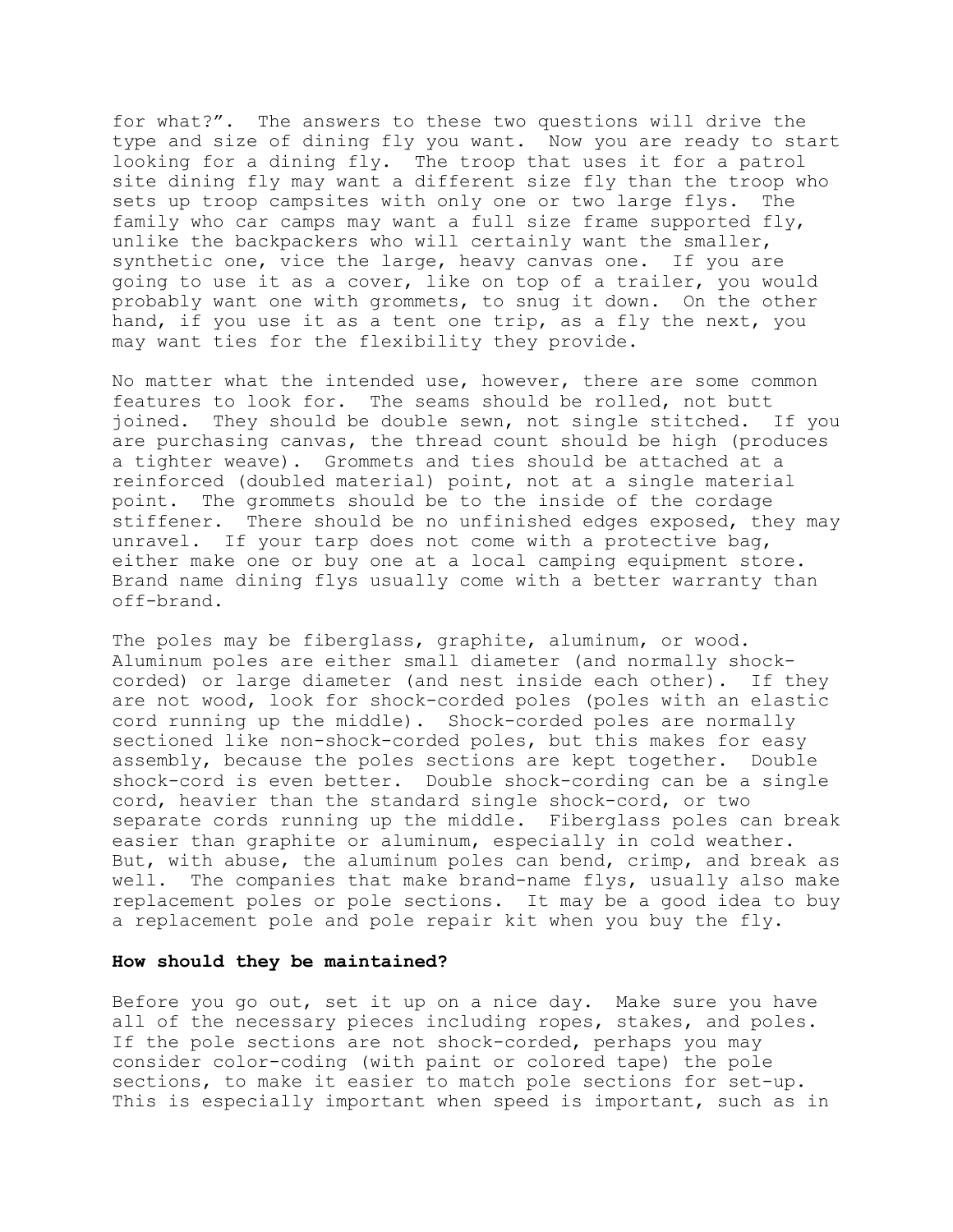the rain, or at night

The seams should be sealed with a seam sealer from the inside (downside, when set up). The material is normally water repellent, not water-proof. Before the first outing, you may want to treat the entire fly with "Thompson's Water Seal" as well. Drape it over a rope and spray or brush the water sealant on the entire fly. Loosely guy it out and let it dry. Retreat with seam sealer and water sealant every two to three years, depending on the amount of use.

Flys should be thoroughly dry before they are put away. Ensure there is no camping debris on the fly prior to folding. Leaves and insects could cause mildew or rot spots, and twigs could punch holes in the fabric. Dirt should be washed off, and the spot allowed to thoroughly dry before the tarp is put away. If you have used a lantern under the tarp, check the area above the lantern for possible soot deposits. These will need to be washed off as well. If you have room, store the fly by hanging it up. This keeps wrinkles from becoming wear lines, which eventually may tear or leak. Keep the poles, stakes, and ropes in a separate pole bag. If you have more than one fly, You should label the tarp and pole bags for each set, so you know which set of poles goes with which fly. If you cannot hang it for storage, there are two schools of thought on how it should be bundled for storage.

The first school is the "stuff" school. After completely drying the tarp, and removing debris, stuff the fly into its storage bag. The wrinkles will be random, causing less wear on the fabric.

The "fold" school either folds it completely into a package about two feet square (one foot square depending on size). The variant on this school is to fold it into a long, narrow rectangle, then roll it.

### **How should they be used?**

They should be the first things set up in the campsite, after the campsite configuration has been determined. This is the central storage area for group equipment. Once the fly is up, then the tents may be set up so the group equipment can be brought to the fly area. This is normally outside of the "bear-muda triangle", unless eating and cooking activities are going to be done there. Then it becomes one point of the "bear-muda triangle".

DO NOT COOK UNDER THE FLY. If you are going to protect the cooks, set the fly up **NEXT TO** the fire or stoves, not over them. The cooks can then reach out from under the tarp or briefly step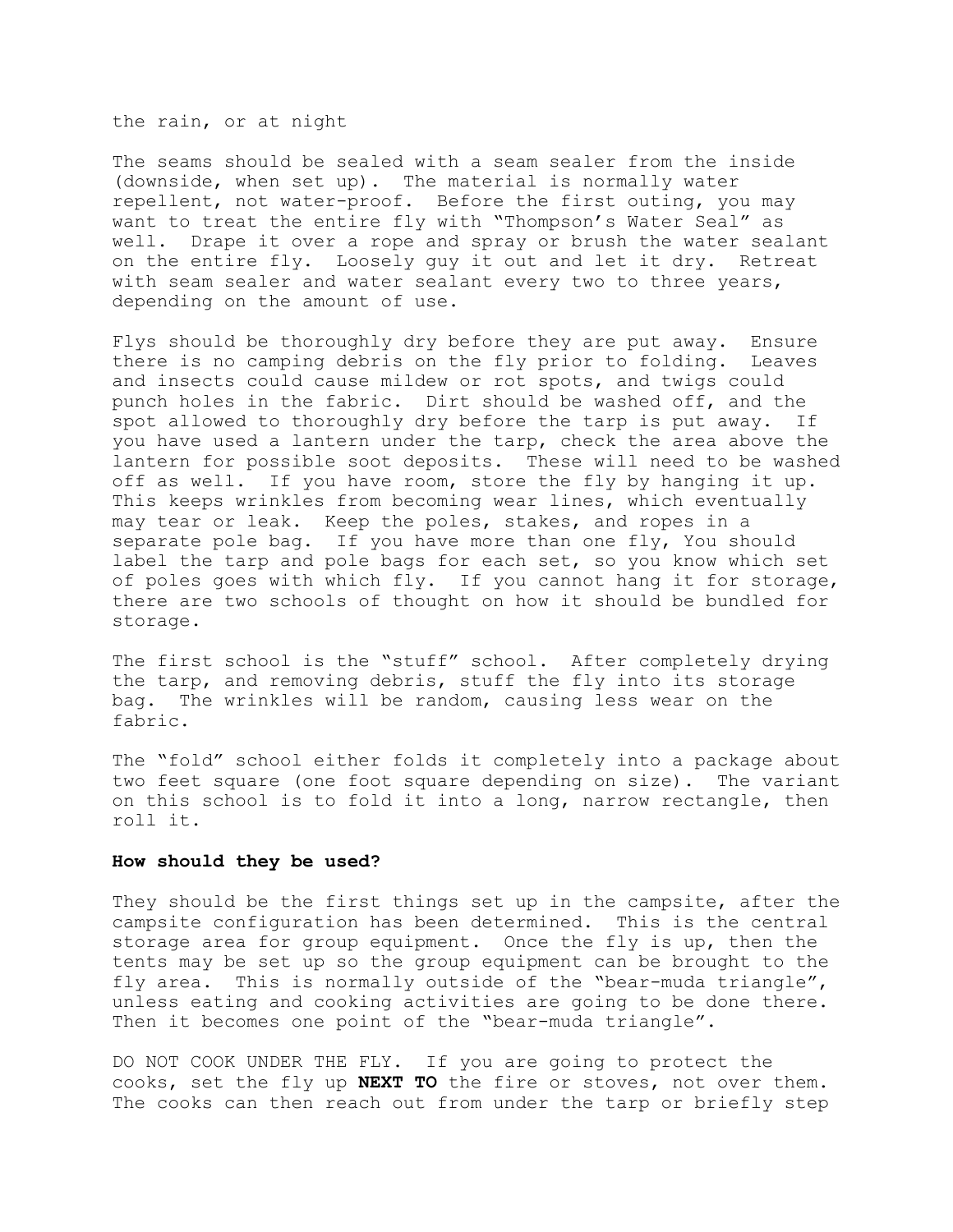out from under the tarp to do the actual cooking. Remember, they are easily set on fire. This will not only ruin the fly, but could cause injury.

If you must set up lanterns under the fly, keep the top of the lantern at least three feet below the tarp. Periodically check the temperature of the tarp above the lantern.

When you set it up, look for puddle and water flow marks on the ground. If it rains, your upper body may be dry, but you could be standing in a deep puddle of water or a small "river".

If you are in an area with insects, do not spray insect killer or repellent on the fly. This will damage the fly.

### **What are emergency uses for dining flys?**

In an emergency, dining flys can be used for a variety of things, such as rain flys for tents, ground cloths, stretchers, and tents (especially lean-to tents). If they are put up vertically rather than horizontally, they may be used as wind blocks (especially if teaching a class on a sunny but windy day; or wrapped around a set of poles to make a make-shift shower enclosure, or privacy enclosure for first-aid activity. For treatment of hypothermia, the victim can be swaddled in insulating materials like sleeping bags, then rolled up in the tarp to retain the heat.

### **What are emergency substitutions for dining flys?**

Ponchos, ground cloths, and tent rain flys may be substituted for dining flys. The dis-advantage will be in the smaller ground footprint and amount of coverage or protection. The tent (if a tent rain fly is used) or person (if a poncho or ground cloth is used) may go unprotected, however.

If the emergency dining fly has no grommets or ties, or if a grommet pulls out of a tarp, an emergency grommet may be made by placing a small stone, marble, button, fishing weight, etc into the area near the missing grommet (or where a grommet would be) and tying it off in a pocket of material.

### DEMONSTRATION AND PRACTICE:

After the discussion period (about 45-60 minutes of the three hour block) the instructor, helped by the students should set up at least one of each type of dining fly. The tent type (with the rigid frame) should be set up first. This is followed by a five pole and a four pole configured tarp. Explain the methods of guying or staking each type. Show different types of poles, and color coding.